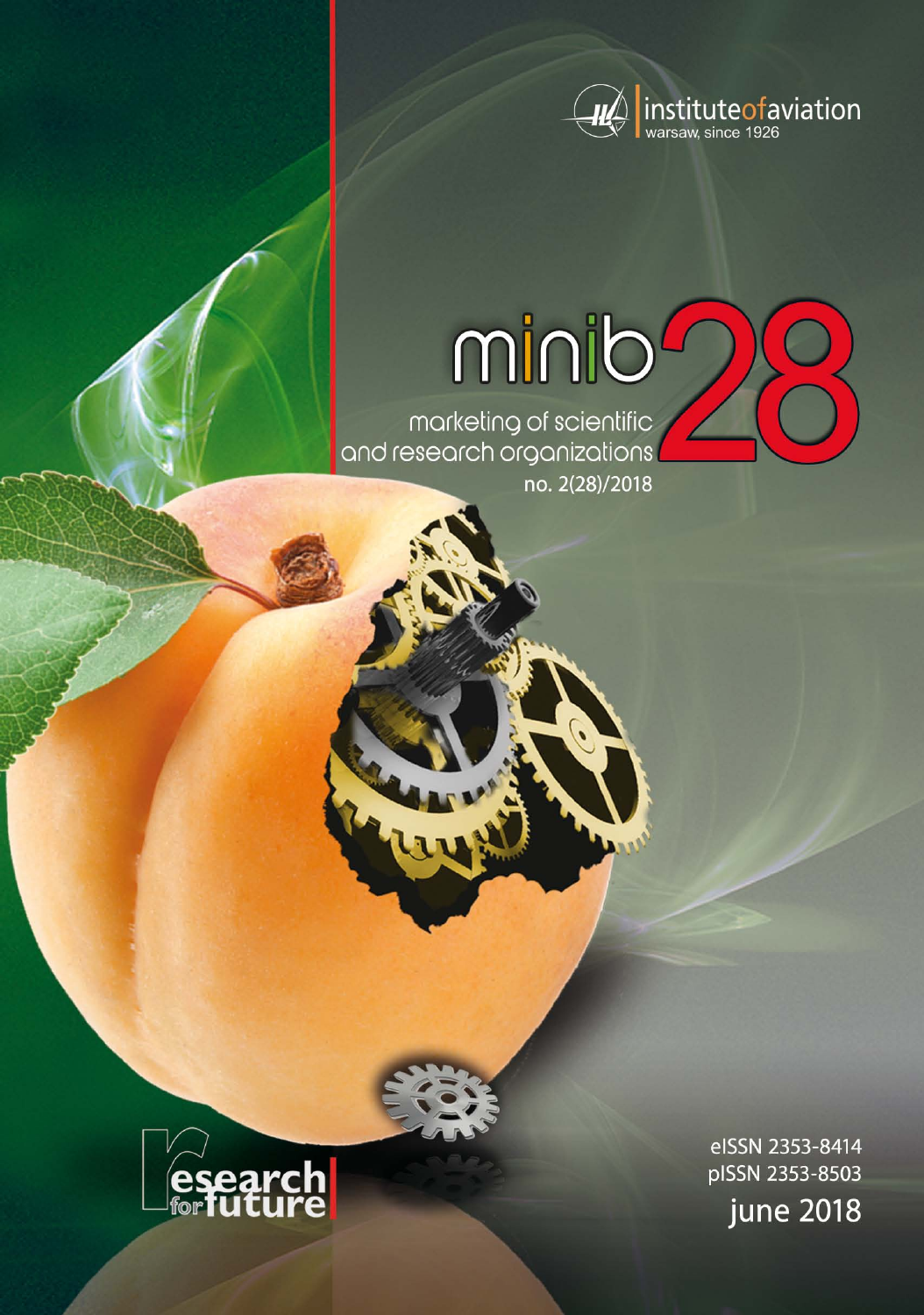

## *SELECTED ASPECTS OF THE INNOVATION POLICY OF ENTERPRISES OPERATING IN THE MEMBER STATES OF THE EUROPEAN UNION*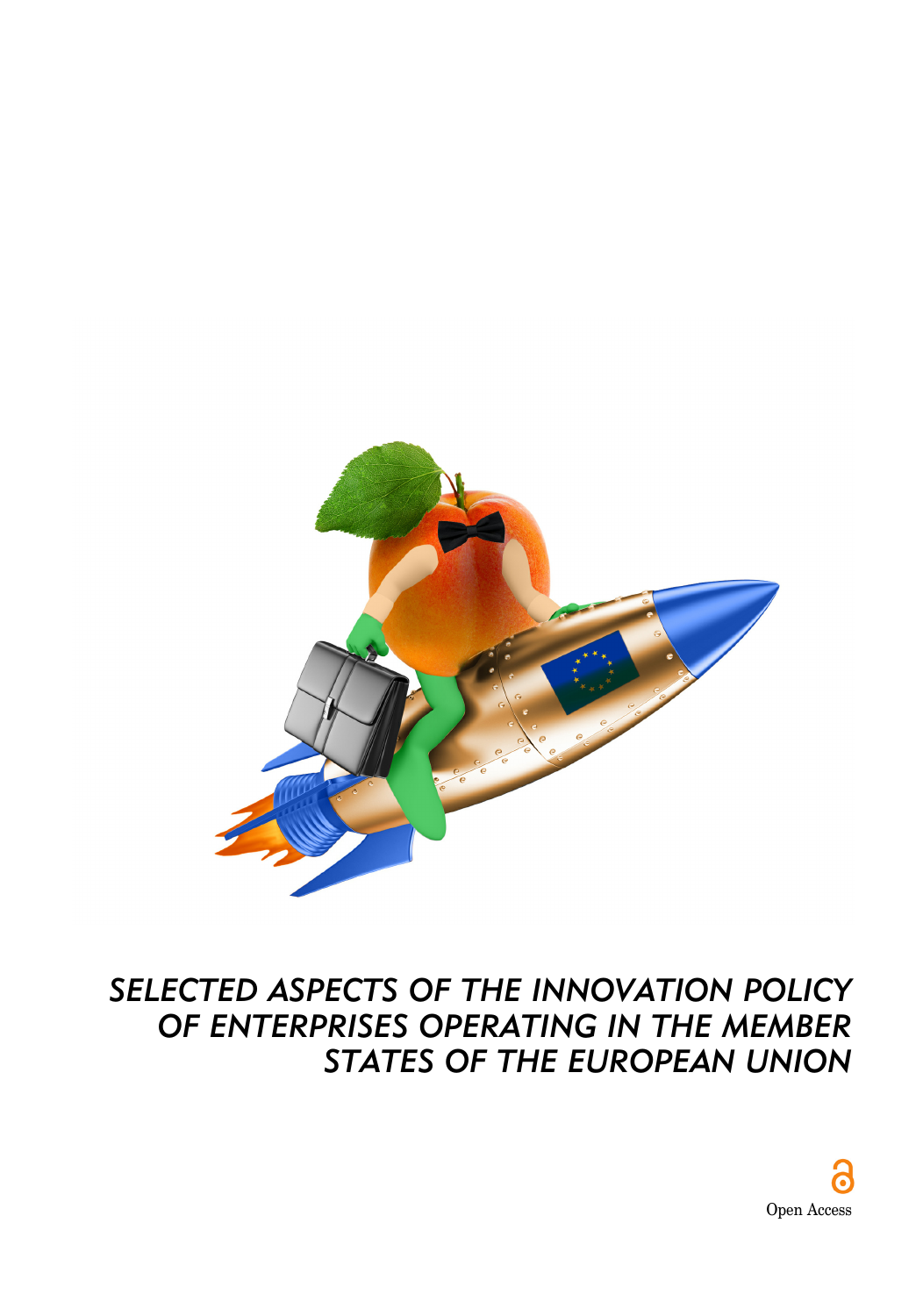### SELECTED ASPECTS OF THE INNOVATION POLICY OF ENTERPRISES OPERATING IN THE MEMBER STATES OF THE EUROPEAN UNION

#### Jerzy Baruk Ph.D., Eng.

Retired scientific-didactic employee of Maria Curie-Skłodowska University in Lublin Faculty of Economics, Institute of Management jerzy.baruk@poczta.onet.pl DOI: 10.14611/MINIB.28.06.2018.09



Summary

In the era of innovation revolution it is reasonable to conduct a rational innovation policy at the national, regional and enterprise level. Innovations have become an essential factor of the development of enterprises, increasing their competitiveness, improving their market position, increasing their economic efficiency etc. Assumptions of this policy should be based on a precise diagnosis of the existing situation in the field of innovation activity.

In this article the attempt of this diagnosis was taken by seeking answers on the following questions:

- 1) Did companies operating in the Member States of the European Union conduct rational policy in range of innovation activity?
- 2) Did implemented innovations contribute to obtain the specified turnover?
- 3) What part of the obtained turnover did enterprises invest in innovation activities?

To answer on these questions the method of statistical-comparative analysis of empirical researches was used. These researches were conducted by TNS Political & Social in the 28 Member States of the European Union, Switzerland and the United States in February 2016 on a group 14117 enterprises on EU business innovation terms.

Keywords: innovation, innovation policy, enterprise, development, management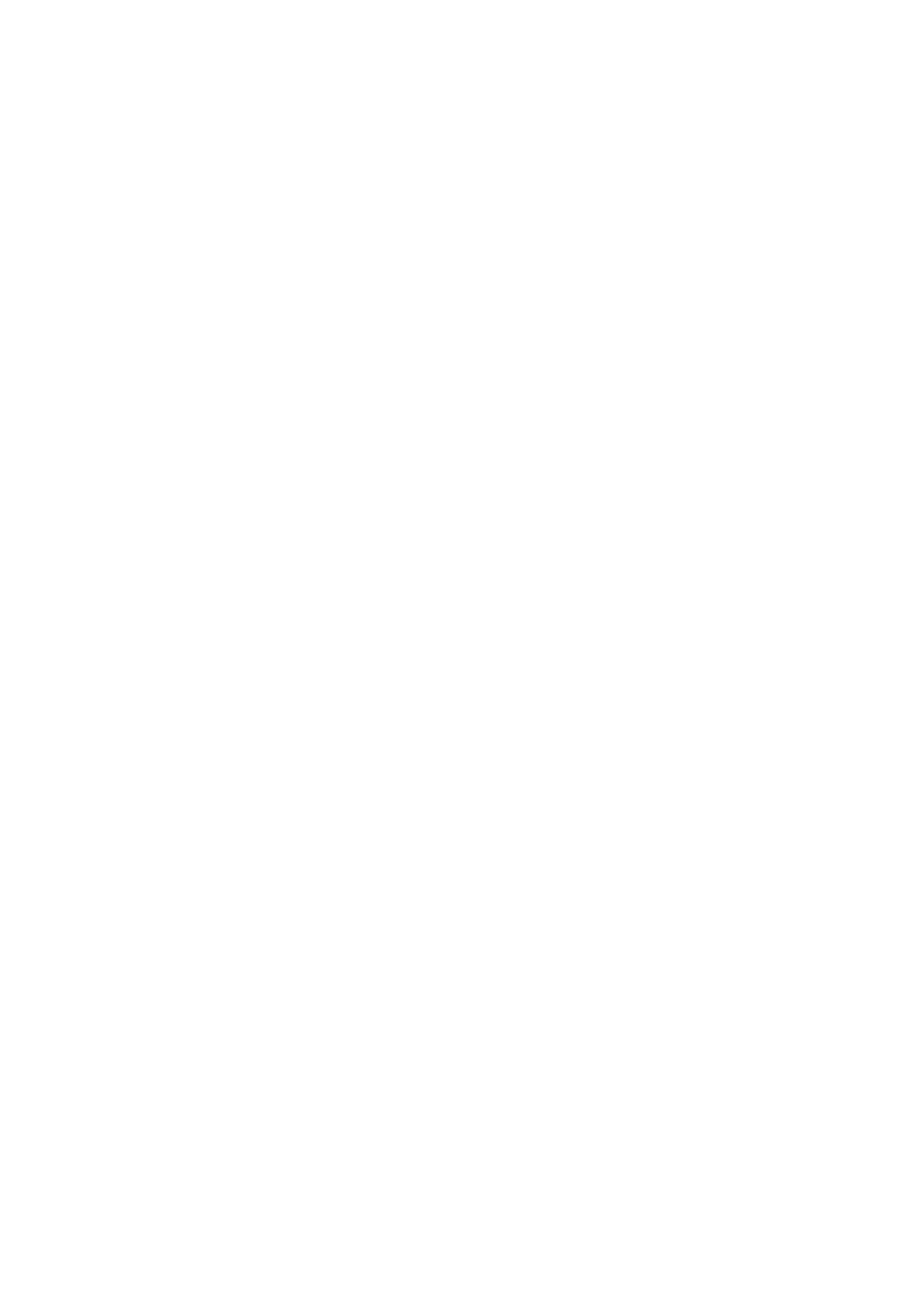#### Introduction

Social-economic development of the global economy was accompanied by three epochal changes which brought a lasting transformation of the way people work and live. We are talking about three revolutions: agricultural revolution, industrial revolution and information revolution. Now the world is at the beginning of the fourth revolution, that is, the innovation revolution which is caused by the following mega trends: globalization, technological development, changing demographics and structure of the industry, global presence of emerging economies, global warming and increasing pollution of the environment. Global problems are emerging within these megatrends. The problems have to be solved by governments, organizations and people (Lee, Olson and Trimi, 2012, p. 819–820). Against the background of these revolutions the development of the economies of particular countries took place and is taking place according to the following scenarios:

- 1) development focused on traditional sectors with the domination of capital as a production factor,
- 2) development focused on the sectors of modern technologies, which originate from knowledge and innovations.

In the second scenario the dominant role is played by investments in the spheres of: science, knowledge, research and development, quality of management, innovation culture, innovations.<sup>1</sup>

It is necessary to emphasize here that only few countries developed according to the second scenario. The most prominent among them are the United States, Japan, as well as South Korea, Taiwan, Thailand (Baruk, 1997, p. 11–105). These countries, as leaders of technological progress created and create global leadership in the management of knowledge and technological development. The remaining countries, including those forming the European Union, are striving to, within the boundaries of their financial and intellectual capacity, follow the path set out by the leaders<sup>2</sup>. This is not an easy road, despite the awareness that the lack of innovations and industrial applications constitutes one of the main reasons for slow growth of the European economy (Krusinskas, Norvaisiene, Lakstutiene i Vaitkevicius, 2015, p. 122).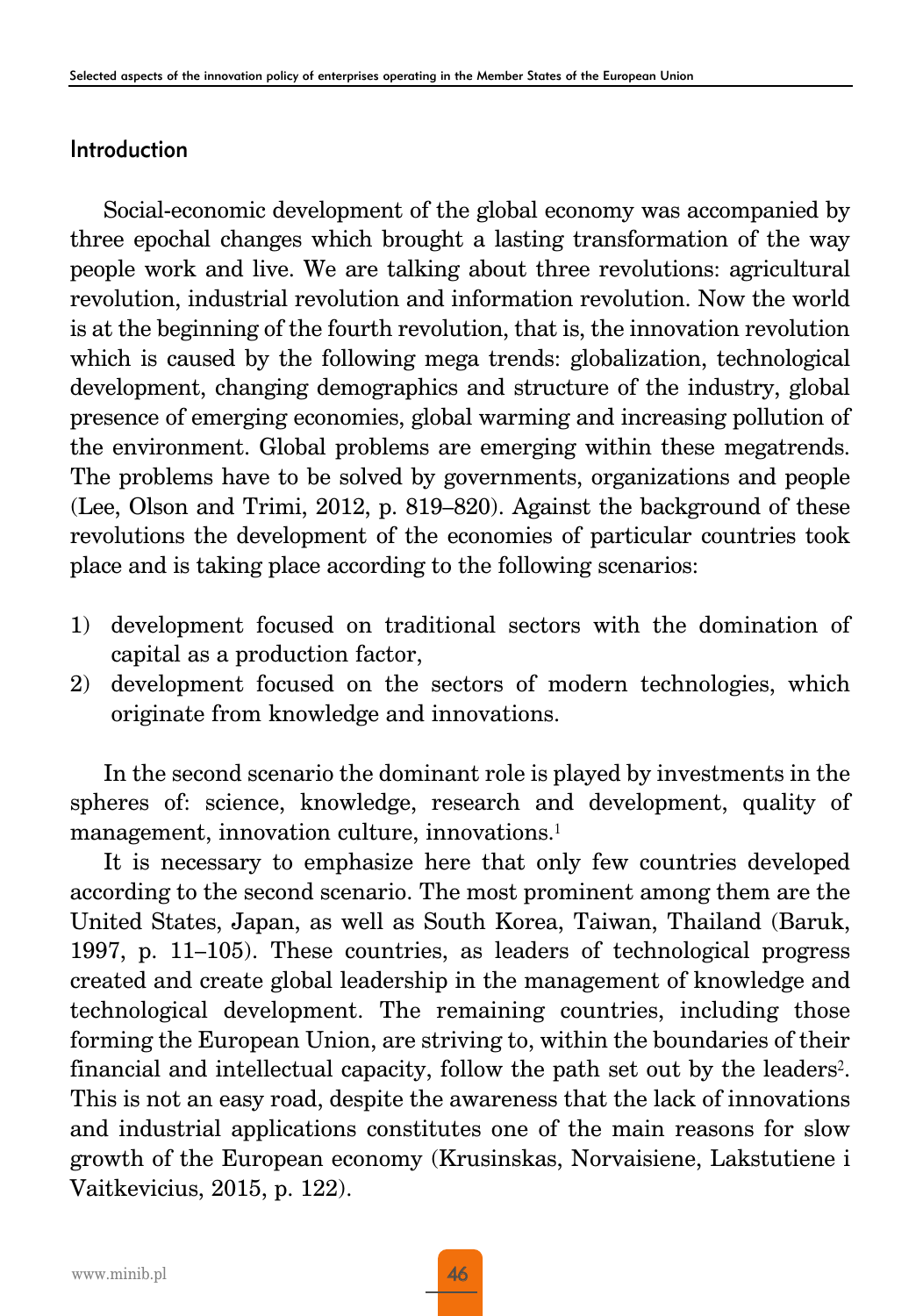The experiences of the leaders of technological progress show that innovations constitute the basis of lasting economic growth of every country, particular economic entities, enable the improvement of economic and social conditions (Wu, 2017, p. 1330). Thus, it is justified to cover them with a rational innovation policy on the level of country, regions, economic entities<sup>3</sup>. Especially that innovations constitute the lifeblood of a company — on the one hand, and on the other hand — the process of creating innovations is one the hardest and most unreliable processes for management. This is shown by high failure rates ranging from 6 out of 10 to 9 out of 10 (Harkema, 2003, p. 340). It is thought that about 44% of innovative projects don't allow achieving the planned profits, that the concept of one product out of seven becomes a new, successful product and a half of all products enter the market too late (Tepic, Kemp and Omta, 2013, p. 518).

Innovation policy is understood here as a collection of diverse forms of activity associated with management, organization, finances, information, technical and legal aspects, aimed at forming conditions favourable for innovative activity, enabling the acquisition and utilization of material, financial and intellectual resources optimum for a particular economic entity, for the purpose of achieving goals in the area of innovative activity in a rational way. The basic component action of such policy is defining the goals of development of innovative activity and the resources and methods for their implementation.

Generally, the innovation policy should be aimed at creating a culture of knowledge, culture of innovation, an environment of experiences friendly for innovative activity, able to satisfy the needs of an individual client, using the resources of various organizations dispersed around the whole world (Prahalad and Krishnan, 2010, p. 26–33). Forming such policy is determined by the openness of managers to changes, thinking about the future, rather than the past of a company, awareness and the utilization of modern methods of management, including innovation management and management through innovations, openness to the individual needs of clients, the ability to identify even weak signals about changes taking place in the external environment, ability to understand the internal obstacles in innovative activity and the ability to overcome these obstacles, recognizing creative abilities in employees and clients, which should be revealed and efficiently used in the processes of creation and implementation of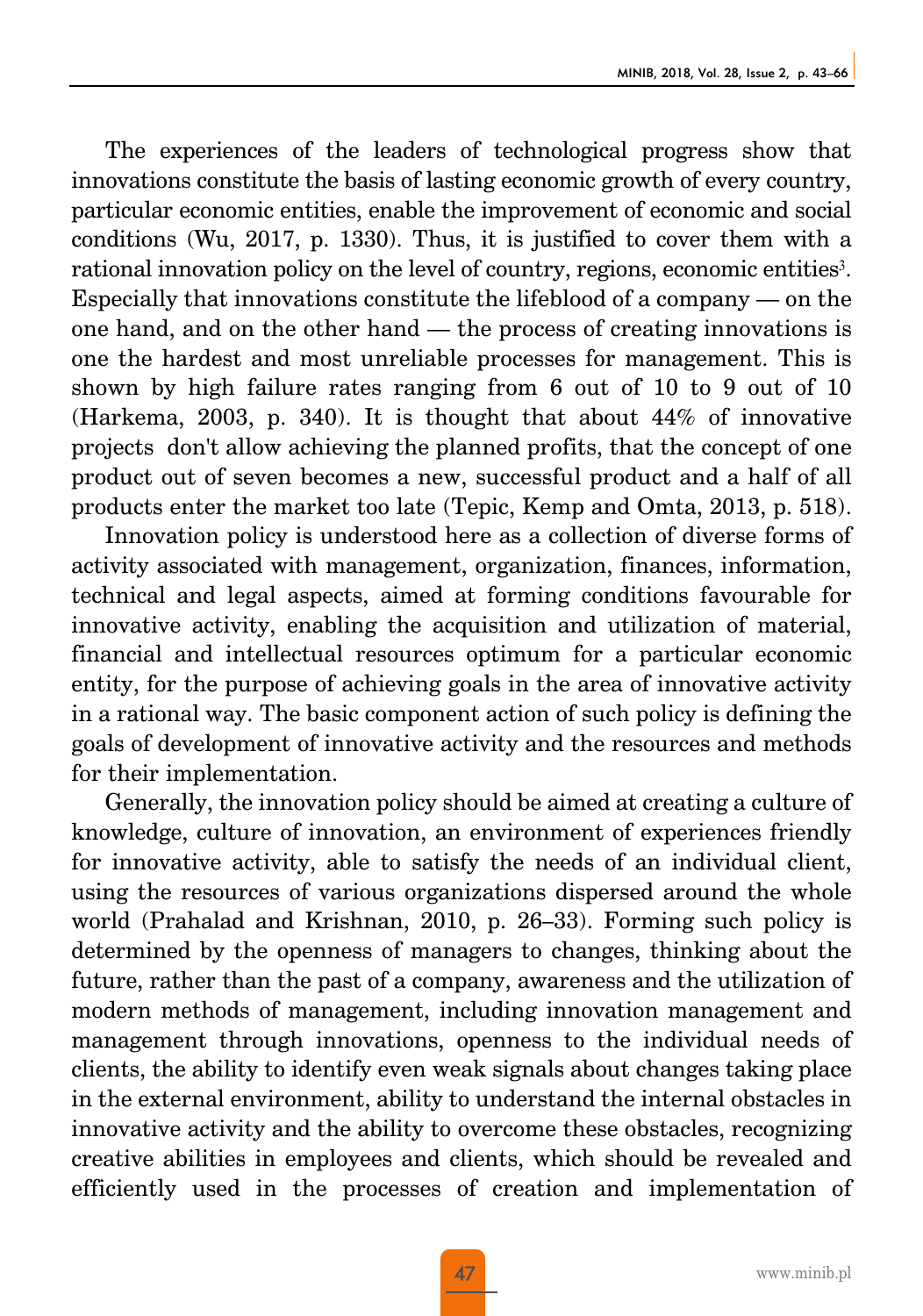innovations leading to achieving a competitive advantage on the market (Wallace, Butts, Johnson, Stevens and Smith, 2016, p. 982).

Working out a rational innovation policy supports dynamic development of innovative activity, which leads to innovations improving the economic, technical and social conditions of the functioning of companies, raising their competitiveness, delivering the expected values to employees, company, its stakeholders and individual clients (Ferraresi, Quandt, dos Santos and Frega, 2012, p. 690).

The goal of this article is an attempt to answer the general question: Do company managements pursue any innovation policy, especially policy supporting the process of building innovative dynamics, eliminating all barriers in this respect, systemic utilization of the creativity of employees and clients in the processes of creation and implementation of innovations?; as well as to the particular questions:

- 1) Did the implemented innovations contribute to achieving defined revenues?
- 2) What share of generated revenues was invested by companies in innovative activity?

The attempt to answer the above questions was made on the basis of a statistical-comparative analysis of the results of empirical research conducted by TNS Political & Social in 28 Member States of the European Union, Switzerland and USA in February 2016 on a group of 14117 companies in the area of trends in business innovations in the EU (Innobarometer, 2016, p. 2). For work on the publication also the method of critical-cognitive analysis of literature was used.

#### The share of revenues generated from innovations implemented in the years 2011–2013

Undoubtedly, innovations have a significant impact on the economics of every company under the condition that they constitute an important instrument of development policy pursued by the managements of these organizations. What may be a measure of such policy is the share of revenues generated from innovative products, or services introduced to production and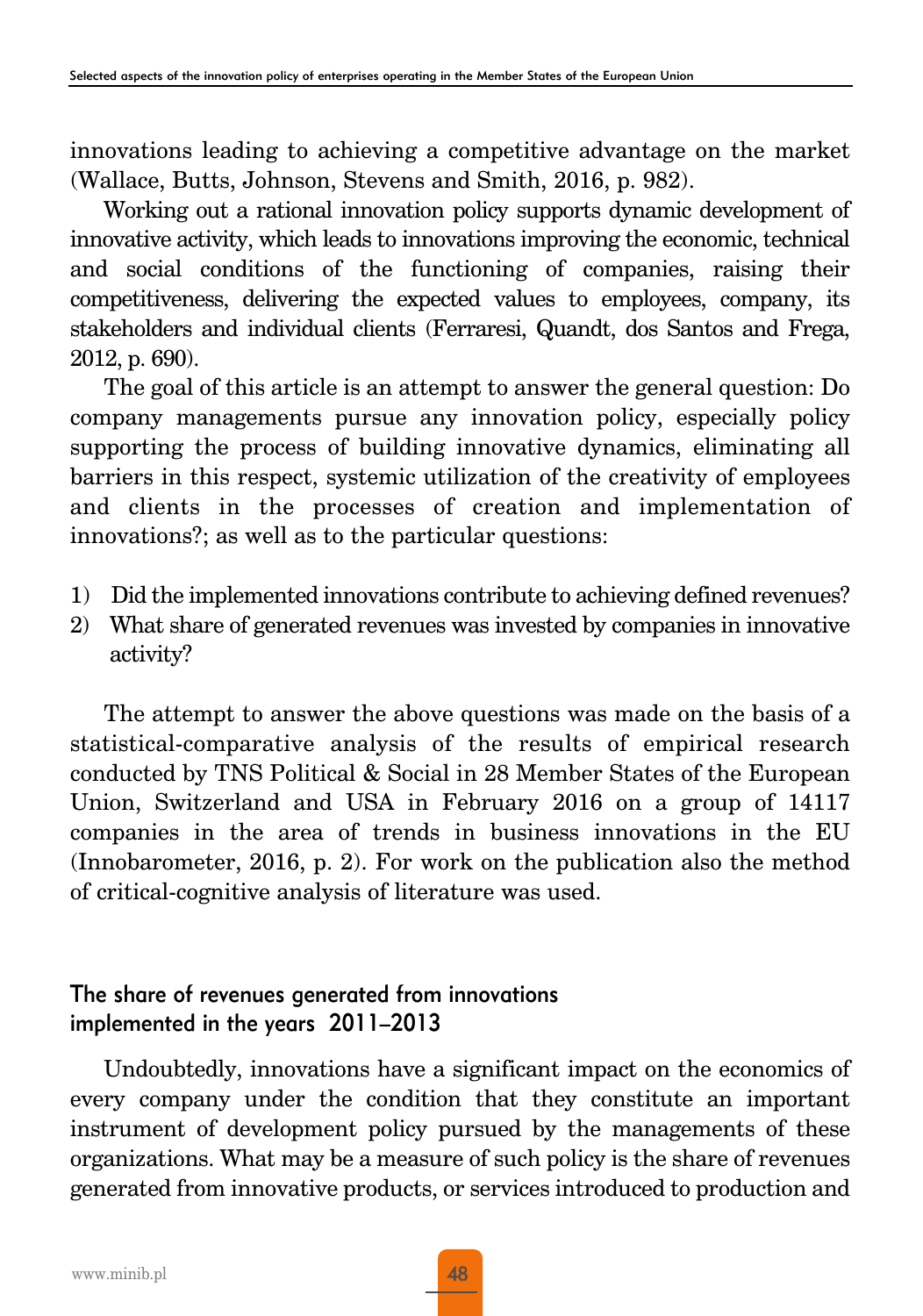the market. As table 1 shows, in 2013 on average in the European Union every tenth company didn't generate any revenues from innovations implemented after January 2011. The biggest percentage of the surveyed companies declared that innovations generated from 1% to 25% of their revenues. In 13% of companies the share of revenues generated thanks to the implemented innovations ranged from 26% to 50%. A small percentage of the surveyed companies generated even higher revenues. In three out of a hundred companies the share of revenues generated from innovations ranged from 51% to 75%. At the same time in four out of a hundred companies the share of revenues from innovations ranged from 76% to 100%.

In the group of EU Member States the popularity of particular shares of revenues generated from implemented innovations was diversified. The worst situation was observed in Croatian (25%), Dutch (19%), Cypriot and Latvian (18% each) companies, where the share of revenues generated from implemented innovations was zero. At the other end of the spectrum were: Spanish (5%), German (6%), Danish, Finnish and Irish (7% each) companies. The biggest difference in the popularity of zero share from the implemented innovations, amounting to 20 percentage points, was observed between Croatia and Spain.

In Poland 8% of companies generated no revenues from implemented innovations. This result is 2 percentage points lower, compared to the average of the European Union. It puts Poland on the 20th place among Member States, along with Austria, Luxembourg and Romania.

A much greater percentage of the surveyed companies generated from 1% to 25% of their revenues from the implemented innovations. In this respect the leaders were:

- 1) Spain (75% of the surveyed), Ireland (70%) and Belgium (67%) among old Member States,
- 2) Malta (71%), Bulgaria (66%) and Croatia, Romania, Slovenia and Hungary (65% each) — among new Member States.

At the other end of the spectrum were:

- 1) Sweden (52%), Denmark and Holland (53% each) among old Member States,
- 2) Cyprus (44%), Latvia (53%) and Poland (56%) among new Member States.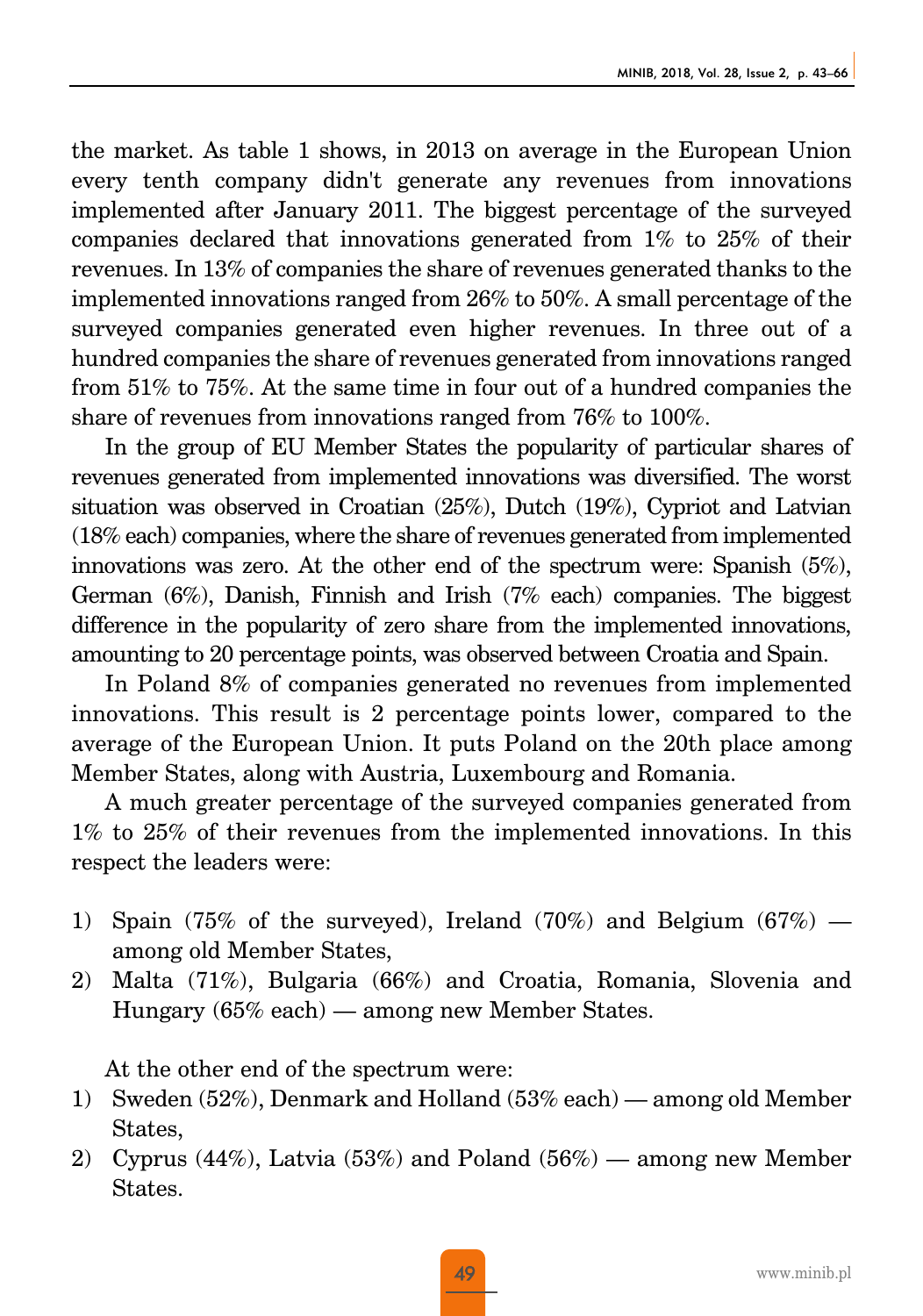Table 1. The percentage of companies whose revenues in 2013 were the result of innovations

introduced after January 2011

|                             | The percentage of shares generated from the<br>implemented innovations |                    |                   |                   |                    |                              |  |  |
|-----------------------------|------------------------------------------------------------------------|--------------------|-------------------|-------------------|--------------------|------------------------------|--|--|
| Specification               | $0\%$                                                                  | From 1<br>to $25%$ | From 26<br>to 50% | From 51<br>to 75% | From 76<br>to 100% | I don't<br>know/No<br>answer |  |  |
|                             | In % of companies which implemented innovative goods,                  |                    |                   |                   |                    |                              |  |  |
|                             | or services after January 2011                                         |                    |                   |                   |                    |                              |  |  |
| <b>European Union UE-28</b> | 10                                                                     | 61                 | 13                | 3                 | 4                  | $\pmb{9}$                    |  |  |
| Old Member States UE-15:    |                                                                        |                    |                   |                   |                    |                              |  |  |
| Austria                     | 8                                                                      | 65                 | 12                | $\,2$             | 7                  | 16                           |  |  |
| Belgium                     | 15                                                                     | 67                 | 7                 | $\overline{2}$    | $\overline{2}$     | 7                            |  |  |
| Denmark                     | 7                                                                      | 53                 | 15                | 7                 | 6                  | 12                           |  |  |
| Finland                     | 7                                                                      | 54                 | 17                | 5                 | 14                 | 3                            |  |  |
| France                      | 14                                                                     | 63                 | 6                 | $\mathbf{1}$      | 4                  | 12                           |  |  |
| Greece                      | 11                                                                     | 64                 | 10                | 9                 | $\overline{2}$     | 4                            |  |  |
| Spain                       | 5                                                                      | 75                 | 9                 | $\overline{4}$    | $\overline{0}$     | 7                            |  |  |
| Holland                     | 19                                                                     | 53                 | 12                | $\sqrt{3}$        | 4                  | 9                            |  |  |
| Ireland                     | 7                                                                      | 70                 | 14                | $\overline{2}$    | $\theta$           | 7                            |  |  |
| Luxembourg                  | 8                                                                      | 65                 | 12                | $\overline{2}$    | 7                  | 6                            |  |  |
| Germany                     | 6                                                                      | 58                 | 16                | 3                 | 7                  | 10                           |  |  |
| Portugal                    | 11                                                                     | 66                 | 11                | 3                 | 3                  | 6                            |  |  |
| Sweden                      | 13                                                                     | 52                 | 16                | $\overline{4}$    | 6                  | 9                            |  |  |
| Great Britain               | 14                                                                     | 55                 | 14                | $\overline{4}$    | 6                  | 7                            |  |  |
| Italy                       | 10                                                                     | 59                 | 13                | 3                 | 4                  | 11                           |  |  |
| New Member States UE-13     |                                                                        |                    |                   |                   |                    |                              |  |  |
| Bulgaria                    | 12                                                                     | 66                 | 12                | $\boldsymbol{0}$  | $\overline{2}$     | 8                            |  |  |
| Croatia                     | 25                                                                     | 65                 | $\overline{4}$    | $\overline{2}$    | $\overline{2}$     | $\overline{2}$               |  |  |
| Cyprus                      | 18                                                                     | 44                 | 12                | 7                 | 8                  | 16                           |  |  |
| Czech Republic              | 10                                                                     | 61                 | 17                | $\overline{2}$    | 3                  | 7                            |  |  |
| Estonia                     | 17                                                                     | 57                 | 10                | $\overline{2}$    | $\overline{5}$     | $\boldsymbol{9}$             |  |  |
| Lithuania                   | 10                                                                     | 64                 | 11                | $\overline{2}$    | 6                  | 7                            |  |  |
| Latvia                      | 18                                                                     | 53                 | 14                | 6                 | 4                  | 5                            |  |  |
| Malta                       | 11                                                                     | 71                 | 5                 | 3                 | 4                  | 6                            |  |  |
| Poland                      | 8                                                                      | 56                 | 17                | 7                 | 4                  | 8                            |  |  |
| Romania                     | 8                                                                      | 65                 | 13                | $\overline{2}$    | $\overline{2}$     | 10                           |  |  |
| Sovakia                     | 14                                                                     | 61                 | 15                | 3                 | $\overline{2}$     | 5                            |  |  |
| Slovenia                    | 17                                                                     | 65                 | 12                | $\bf{0}$          | $\mathbf{1}$       | 5                            |  |  |
| Hungary                     | 16                                                                     | 65                 | 13                | $\boldsymbol{0}$  | 3                  | 3                            |  |  |
| <b>United States</b>        | 10                                                                     | 60                 | 16                | $\overline{4}$    | 6                  | 4                            |  |  |

Source: Prepared on the basis of: (The role, 2014, p. T13).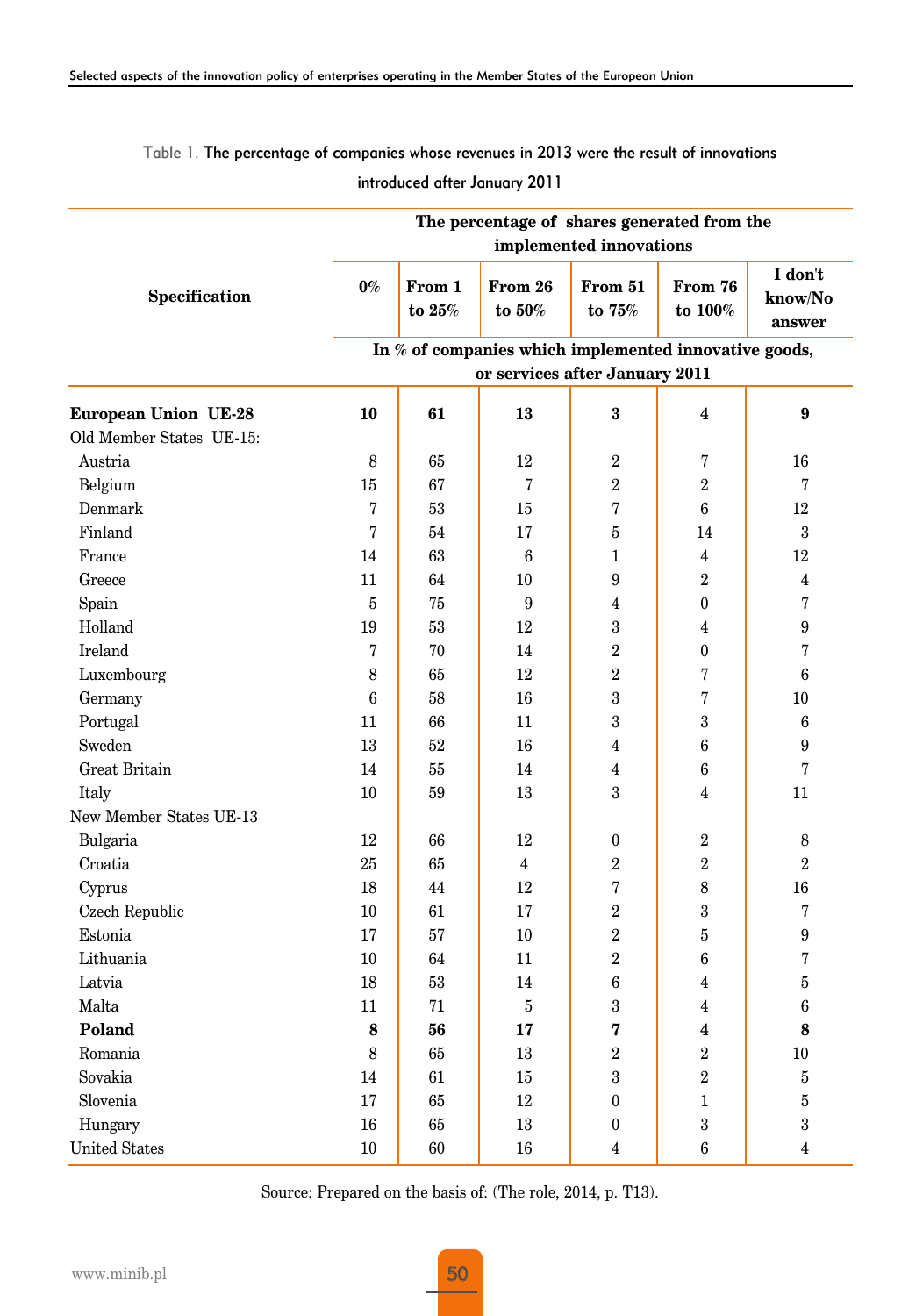The maximum difference in the popularity of this phenomenon amounting to 31 percentage points was observed between Spain and Cyprus. In Poland there were 56% such companies, which is 5 percentage points less than the EU average. This result puts Poland on the 21st position among Member States.

A much smaller percentage of the surveyed companies generated 26% to 50% of revenues from the implemented innovations. Most often they were: Finnish, Czech and Polish companies (17% each) and the least often they were Croatian (4%), Maltese (5%) and French (6%) companies. The maximum difference in popularity of the occurrence of such shares was observed between Finland, Poland and Croatia and amounted to 13 percentage points. The share of Polish companies positioned in the discussed percentage range was 4 percentage points higher than the EU average. It gave Poland (along with Czech Republic and Finland) the first place among Member States.

A small percentage of companies generated from the implemented innovations between 51% and 75% of total revenues. This result was most often achieved by Greek (9%), Danish, Cypriot and Polish (7% each) companies. At the other end of the spectrum there were Bulgarian, Slovenian and Hungarian companies, as none of them achieved a share from this range. The maximum difference in the popularity of this phenomenon amounting to 9 percentage points was observed between Greece and Bulgaria, Slovenia, Hungary. In Poland there were 7% of such companies, that is, 4 percentage points more than on average in the EU. This gave Poland the second place among Member States along with Denmark and Cyprus.

A small percentage of companies generated from 76% to 100% of revenues from implemented innovations. In this respect Finnish  $(14\%)$ and Cypriot (8%) companies were the leaders. At the same time there were no companies in Spain and Ireland which generated that much revenues from innovations. The biggest difference in the popularity of occurrence of this phenomenon amounting to 14 percentage points was observed between Finland and Spain, Ireland. In Poland there were 4% such companies, which is the same as the EU average. This puts Poland on the 11th position among Member States along with France, Holland, Italy, Latvia and Malta.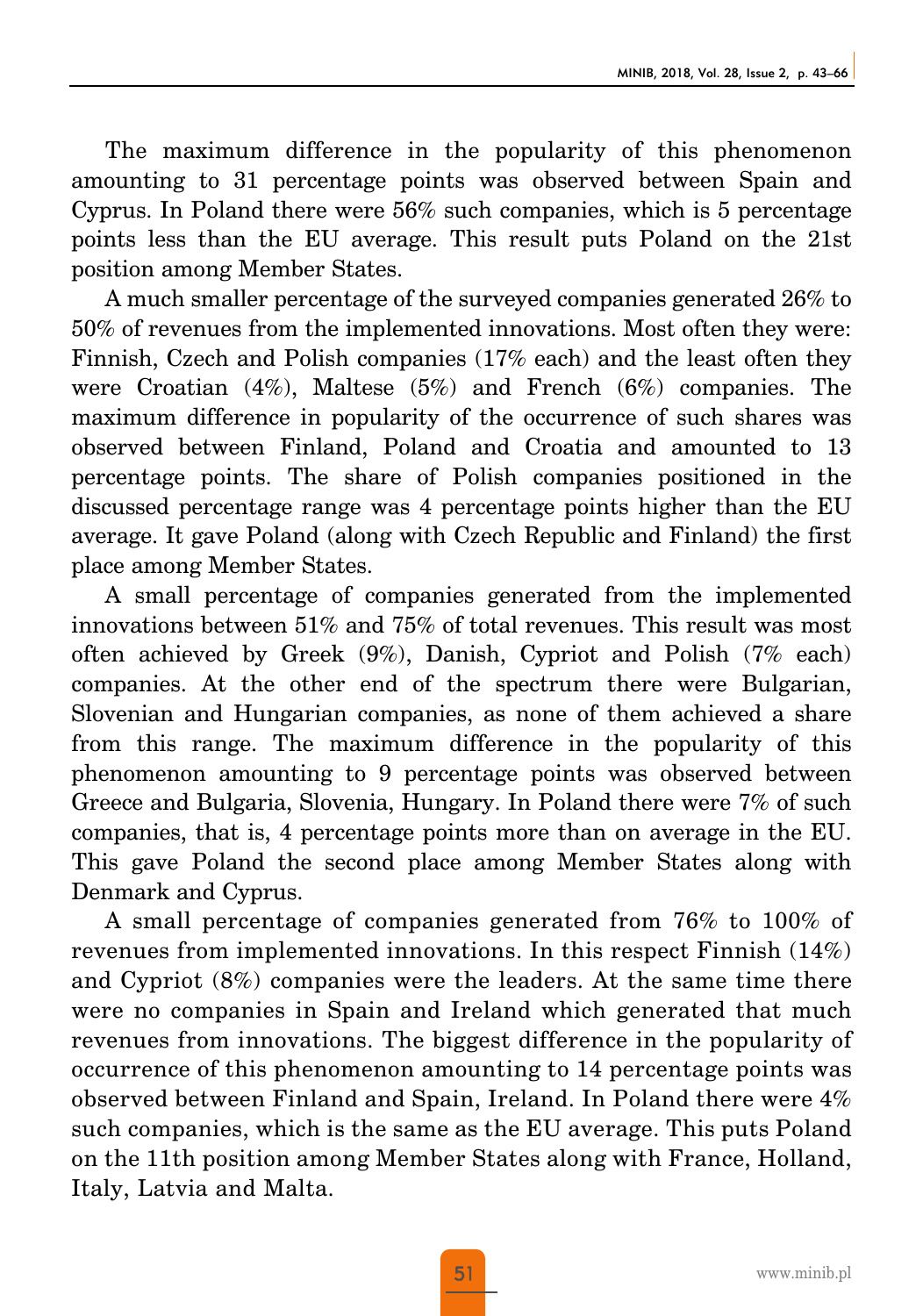#### The share of revenues generated from innovations implemented in the years 2013–2015

The surveys covering the years 2013–2015 showed that the popularity of generating particular revenues from implemented innovations was variable. As table 2 shows, on average in the European Union every tenth company didn't generate in 2015 any revenues from innovations implemented after January 2013. Slightly more than every fifth company generated 1%–5% and 11%–25% of revenues from innovations. One out of five companies generated 6%–10% of revenues from innovations. One out of ten companies generated 26% to 50% of its revenues from the applied innovations. In seven out of a hundred companies revenues generated from innovations constituted at least 51% of total revenues.

Among EU Member States the popularity of generating particular ranges of revenues was diversified. Generating no revenues from innovations was most common among: Estonian (15%), Slovenian (14%) and Italian (13%) companies. At the other end of the spectrum were: Maltese (4%), Austrian and Spanish companies (7% each). The biggest difference in the popularity of occurrence of this phenomenon was observed between Estonia and Malta and amounted to 11 percentage points. In Poland 9% of companies generated no revenues from implemented innovations, this is 1 percentage point less than on average in the European Union, which is a positive phenomenon. The percentage of such companies puts Poland on the 15th position among Member States along with France, Germany, Great Britain, Cyprus, Czech Republic and Lithuania.

The surveyed companies more often generated from 1% to 5% of revenues from innovations. In this respect Spanish and Latvian companies (31% each) were the leaders. Meanwhile, at the other end of the spectrum there were Cypriot (12%), German and British (14% each) companies. The maximum difference in the popularity of occurrence of this phenomenon amounting to 17 percentage points was observed between Spain, Latvia and Germany, Great Britain. In Poland every fifth company generated 1% to 5% of revenues from the implemented innovations. The result is 1 percentage point lower than the average for the EU, putting Poland on the 12th position among Member States, along with Belgium, Holland and Malta.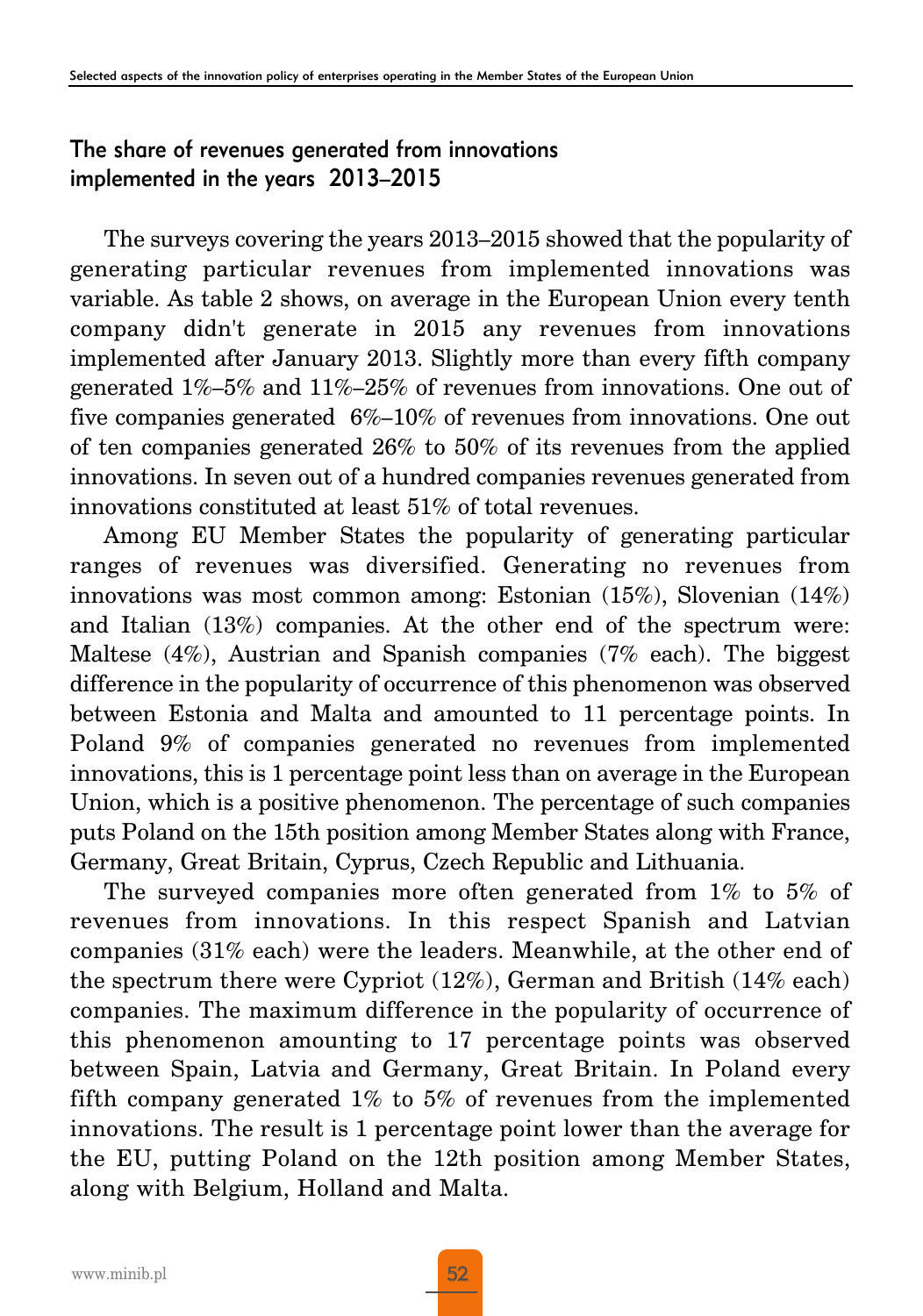#### Table. 2. The percentage of companies, whose revenues in 2015 were the effect

of innovations introduced after January 2013

|                             | The share of revenues from implemented innovations in total<br>revenues, in percent |                   |                     |                      |                      |                   |                |  |
|-----------------------------|-------------------------------------------------------------------------------------|-------------------|---------------------|----------------------|----------------------|-------------------|----------------|--|
| <b>Specifications</b>       | $0\%$                                                                               | From 1<br>to $5%$ | From 6<br>to $10\%$ | From 11<br>to $25\%$ | From 26<br>to $50\%$ | $51\%$ or<br>more | Don't<br>know  |  |
|                             | In % of companies which from January 2013 implemented                               |                   |                     |                      |                      |                   |                |  |
|                             | at least one innovation                                                             |                   |                     |                      |                      |                   |                |  |
| <b>European Union UE-28</b> | 10                                                                                  | 21                | 20                  | 21                   | 10                   | 7                 | 11             |  |
| Old Member States UE-15:    |                                                                                     |                   |                     |                      |                      |                   |                |  |
| Austria                     | 7                                                                                   | 22                | 16                  | 20                   | 10                   | 9                 | 16             |  |
| Belgium                     | 8                                                                                   | 20                | 22                  | 22                   | 11                   | 5                 | 12             |  |
| Denmark                     | 11                                                                                  | 15                | 19                  | 18                   | 15                   | 11                | 11             |  |
| Finland                     | 8                                                                                   | 23                | 13                  | 24                   | 9                    | 16                | 7              |  |
| France                      | 9                                                                                   | 27                | 21                  | 22                   | 10                   | 5                 | 6              |  |
| Greece                      | 11                                                                                  | 18                | 24                  | 22                   | 11                   | 11                | 3              |  |
| Spain                       | $\overline{7}$                                                                      | 31                | 18                  | 23                   | 7                    | $\overline{5}$    | 9              |  |
| Holland                     | 11                                                                                  | 20                | 21                  | 24                   | $\,3\,$              | 11                | 10             |  |
| Ireland                     | 11                                                                                  | 18                | 27                  | 25                   | 8                    | 7                 | 4              |  |
| Luxembourg                  | 8                                                                                   | 16                | 18                  | 28                   | 11                   | 10                | 9              |  |
| Germany                     | 9                                                                                   | 14                | 23                  | 27                   | 10                   | 9                 | 8              |  |
| Portugal                    | 12                                                                                  | 18                | 21                  | 19                   | 9                    | $\overline{4}$    | 17             |  |
| Sweden                      | 10                                                                                  | 18                | 21                  | 17                   | 15                   | 11                | 8              |  |
| Great Britain               | 9                                                                                   | 14                | 21                  | 20                   | 12                   | 10                | 14             |  |
| Italy                       | 13                                                                                  | 22                | 17                  | 21                   | 4                    | 4                 | 19             |  |
| New Member States UE-13     |                                                                                     |                   |                     |                      |                      |                   |                |  |
| Bulgaria                    | 8                                                                                   | 24                | 21                  | 20                   | 9                    | 8                 | 10             |  |
| Cyprus                      | 10                                                                                  | 26                | 25                  | 23                   | 5                    | 5                 | 6              |  |
| Cypr                        | 9                                                                                   | 12                | 18                  | 25                   | 8                    | 21                | 7              |  |
| Czech Republic              | 9                                                                                   | 17                | 21                  | 20                   | 19                   | 8                 | 6              |  |
| Estonia                     | 15                                                                                  | 26                | 15                  | 15                   | $\overline{5}$       | 7                 | 17             |  |
| Lithuania                   | 9                                                                                   | 18                | 18                  | 13                   | 22                   | 11                | 9              |  |
| Latvia                      | 10                                                                                  | 31                | 19                  | 17                   | 8                    | 8                 | 7              |  |
| Malta                       | 4                                                                                   | 20                | 23                  | 15                   | 14                   | 7                 | 17             |  |
| Poland                      | 9                                                                                   | 20                | 25                  | 18                   | 13                   | 7                 | 8              |  |
| Romania                     | 10                                                                                  | 22                | 22                  | 21                   | 14                   | 6                 | 5              |  |
| Slovakia                    | 10                                                                                  | 18                | 13                  | 23                   | 12                   | 14                | 10             |  |
| Slovenia                    | 14                                                                                  | 26                | 19                  | 18                   | 10                   | 4                 | 9              |  |
| Hungary                     | 12                                                                                  | 18                | 27                  | 24                   | $10\,$               | 7                 | $\overline{2}$ |  |
| <b>United States</b>        | 14                                                                                  | 19                | 25                  | 17                   | $\overline{4}$       | 16                | $\overline{5}$ |  |

Prepared on the basis of: (Innobarometer 2016, 2016, p. T10, T11)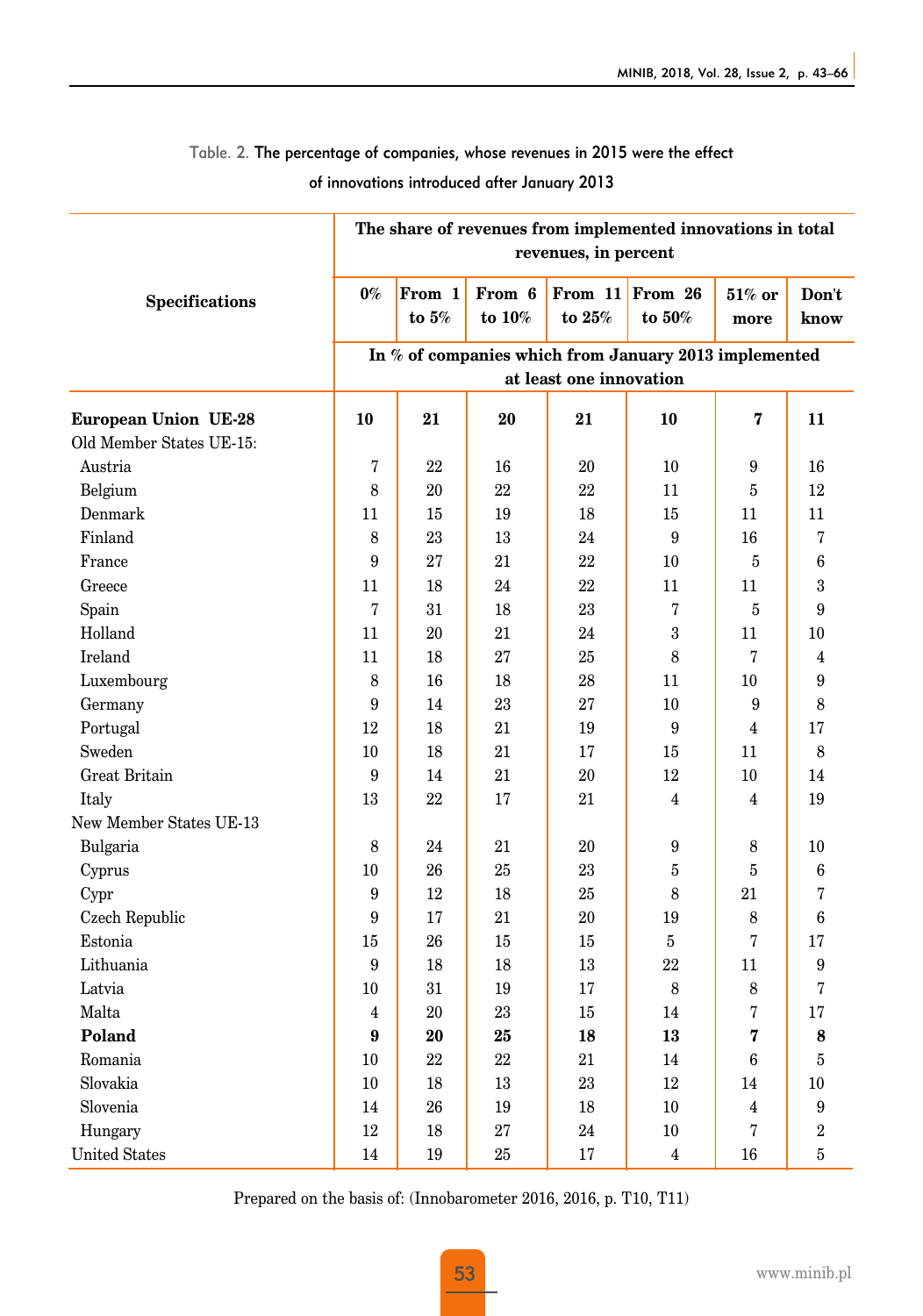The leaders in the range from 6% to 10% were Irish and Hungarian companies (27% each), as opposed to Finnish and Slovakian companies (13% each). The biggest difference in the popularity of this phenomenon, amounting to 14 percentage points, was observed between Ireland, Hungary and Finland, Slovakia. In Poland every fifth company achieved a share of revenues from implemented innovations fitting in this range. This result is 5 percentage points higher than the average for the European Union and puts Poland on the third place mong Member States, along with Croatia.

A significant percentage of companies achieved 11% to 25% of revenues from the implemented innovations. This result was recorded most often in Luxembourgian (28%), German (27%), Irish and Cypriot (25% each) companies. This result was the least common among Lithuanian (13%), Estonian and Maltese (15% each) companies. The biggest difference in the frequency of occurrence of this phenomenon was observed between Luxembourg and Lithuania and amounted to 14 percentage points. In Poland 18% of companies generated 11% to 25% of revenues from implemented innovations, which was 3 percentage points below the EU average. This result gave Poland only the 21st place among Member States, along with Denmark and Slovenia.

Among the surveyed companies there were also such companies which generated 26% to 50% of revenues from the implemented innovations. In this respect Lithuanian (22%) and Czech (19%) companies were the leaders. At the other end of the spectrum there were Dutch  $(3%)$  and Italian  $(4%)$ companies. The maximum difference in the frequency of occurrence of this phenomenon, amounting to 19 percentage points was observed between Lithuania and Holland. In Poland 13% of companies which implemented innovations generated 26%–50% of their revenues thanks to them. This result is higher than the EU average by 3 percentage points and puts Poland on the 7th position among Member States.

It is necessary to emphasize here that some companies implementing innovations generated the highest shares of revenues from innovations amounting to 51% and more. In this respect Cypriot (21%) and Finnish companies (16%) were the leaders, as opposed to Portuguese, Italian and Slovenian (4% each) companies. The biggest difference in the popularity of occurrence of this phenomenon, amounting to 17 percentage points was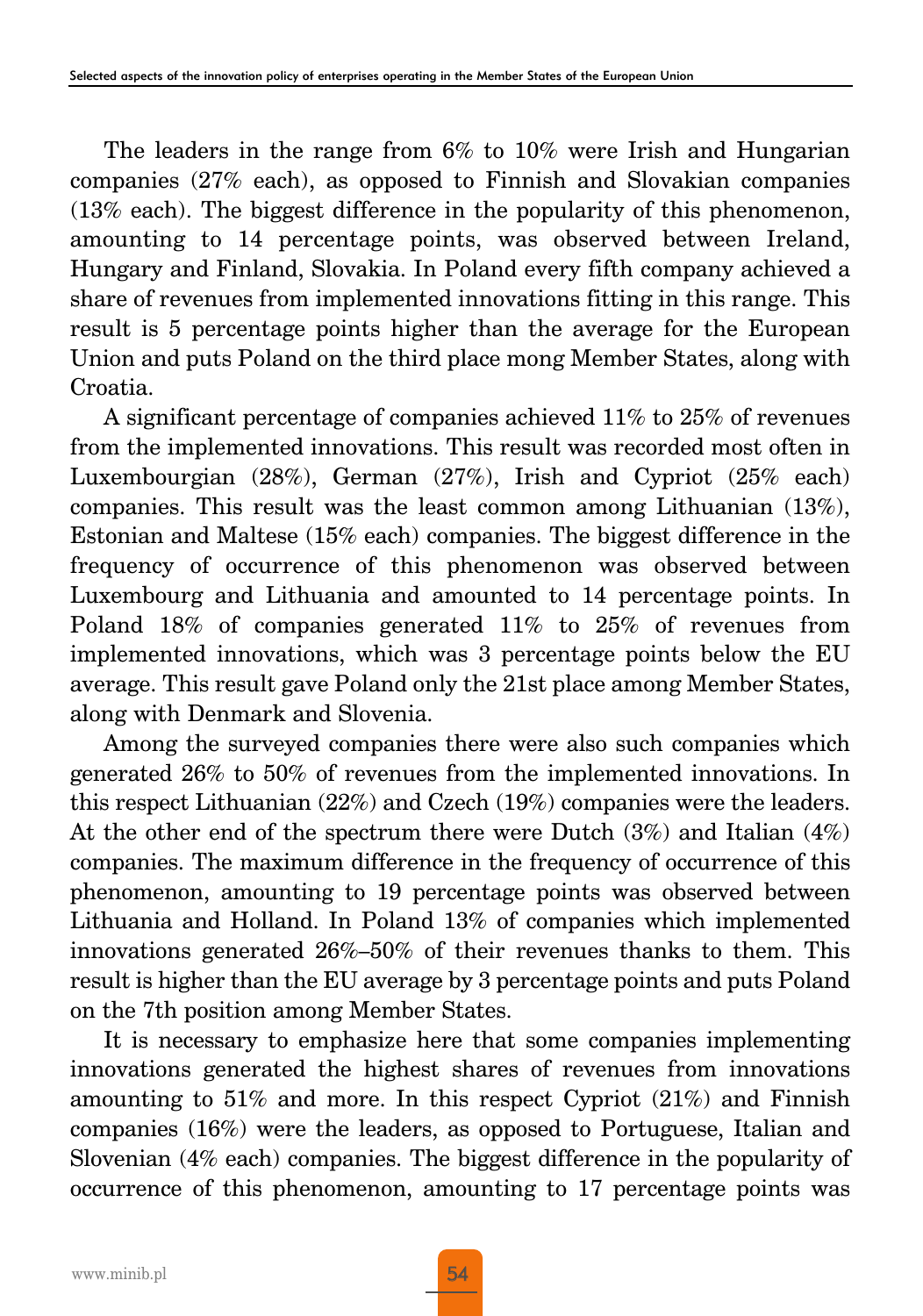observed between Cyprus and Portugal, Italy and Slovenia. In Poland seven out of a hundred companies achieved this level. This result is equal to the EU average, giving Poland 16th position among Member States, along with Ireland, Estonia, Malta and Hungary.

To compare the dynamics of changes in the frequency of occurrence of the percentage of companies generating particular shares of revenues from implemented innovations, particular ranges of revenue shares were brought down to a state of comparability. It turns out that on average in 2015 every tenth company in the EU had no revenues from implemented innovations, similarly as in 2013. In USA the share of such companies was 4 percentage points higher and in 2013 it was the same as in the EU.

Among EU Member States the growth of the percentage of companies not generating any revenues from applied innovations, which is a negative phenomenon, was observed in:

- 1) Denmark and Ireland (by 4 percentage points), Finland and Portugal (by 1 percentage point), Spain (by 2 percentage points), Germany and Italy (by 3 percentage points) — among old Member States,
- 2) Poland (by 1 percentage point), Romania (by 2 percentage points) among new Member States.

At the same time the highest drops of the percentage of companies not generating any revenues from the applied innovations in 2015, compared to 2013 (positive phenomenon) was observed in: Croatian (by 15 percentage points), Cypriot (by 9 percentage points), Latvian and Dutch (by 8 percentage points each) companies.

In comparison to 2013, in 2015 the popularity of generating 1% to 25% of revenues from innovations increased on average in the European Union by 1 percentage point, similarly as in the USA. At the same time, looking at particular countries, growth in this range was recorded by: Finnish (by 6 percentage points), French (by 7 percentage points), Dutch (by 12 percentage points), German (by 6 percentage points), Swedish (by 4 percentage points), Italy (by 1 percentage point), Croatian (by 9 percentage points), Cypriot (by 11 percentage points), Latvian (by 14 percentage points), Polish (by 7 percentage points) and Hungarian companies (by 4 percentage points). The biggest drops of the percentage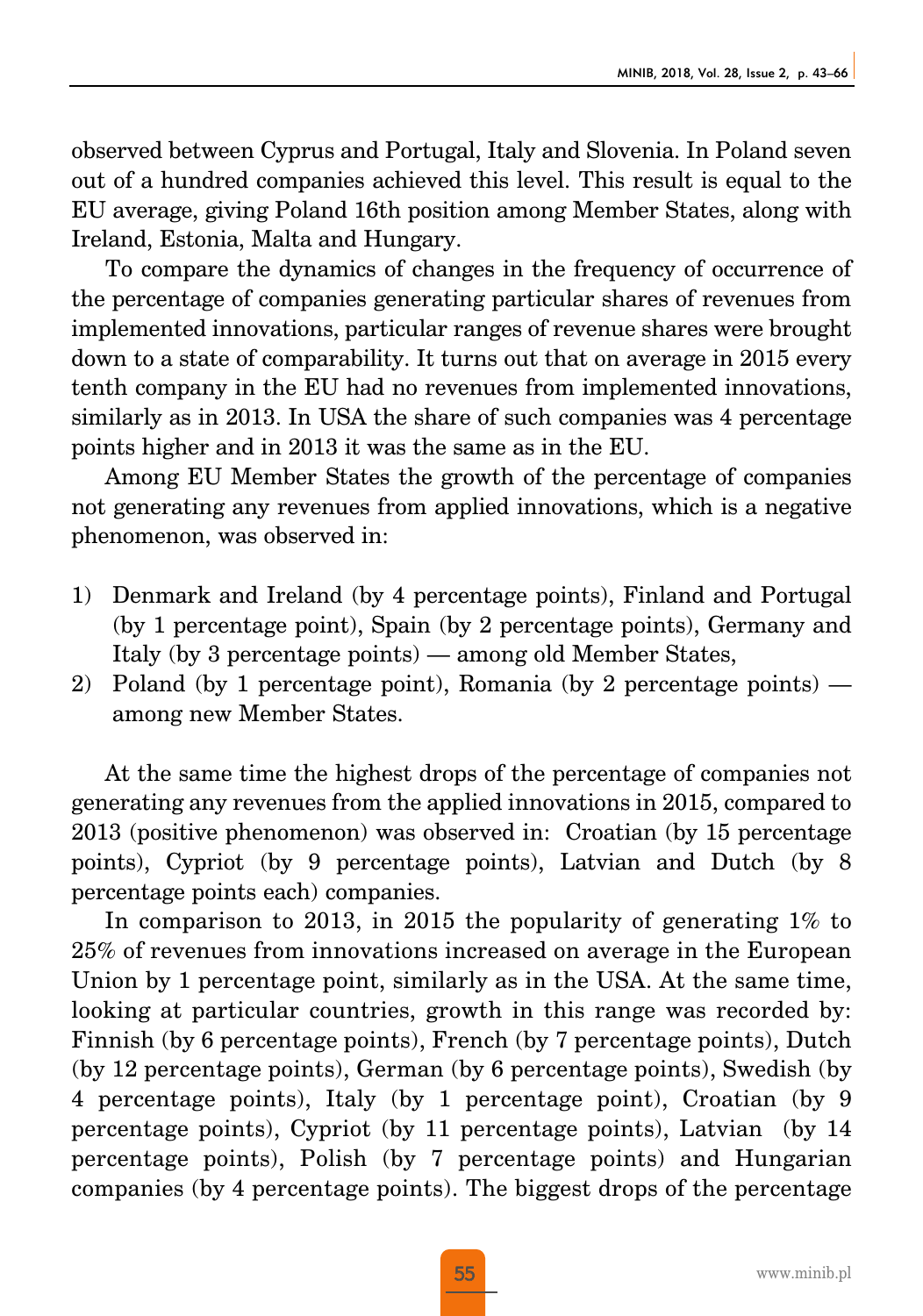of companies generating 1% to 25% of revenues from innovations were recorded in Lithuania (by 15 percentage points), on Malta (by 13 percentage points), in Portugal (by 8 percentage points), in Austria and Slovakia (by 7 percentage points each).

In comparable periods the percentage of companies generating 26% to 50% of revenues from innovations decreased on average in the EU by 3 percentage points. In the USA this drop amounted to 12 percentage points. At the same time a beneficial phenomenon in form of growth of the percentage of companies was recorded by the following countries: Belgium (by 4 percentage points), France (by 4 percentage points), Greece (by 1 percentage point), Croatia (by 1 percentage point), Czech Republic (by 2 percentage points), Lithuania (by 11 percentage points), Malta (by 9 percentage points) and Romania (by 1 percentage point). At the same time the highest drops of this percentage were recorded in: Holland and Italy (by 9 percentage points each), in Finland (by 8 percentage points), in Ireland, Germany and Latvia (by 6 percentage points each).

A small percentage of the surveyed companies generated 51% or more of their revenues from implemented innovations. In 2015 on average in the EU there were 7% such companies, similarly as in 2013. In USA the percentage was 16% in 2015 and 10% in 2013. Among Member States the frequency of this phenomenon varied. In 15 countries a growth of the percentage of companies generating at least 51% of revenues from innovations was observed, which is a positive trend. Here, the biggest growth was recorded in case of companies functioning in: Slovakia (by 9 percentage points), in Bulgaria, Cyprus (by 6 percentage points each) and in Ireland (by 5 percentage points). In 7 Member States the percentage of companies generating at least 51% of revenues from innovations decreased in comparable periods. This particularly concerns: Poland (by 4 percentage points), Finland and Italy (by 3 percentage points each), Denmark, Portugal and Latvia (by 2 percentage points each).

In Poland the percentage of companies not generating any revenues from implemented innovations increased by 1 percentage point in comparable periods. The share of companies which generated 1% to 25% of revenues from innovations increased by 7 percentage points, while the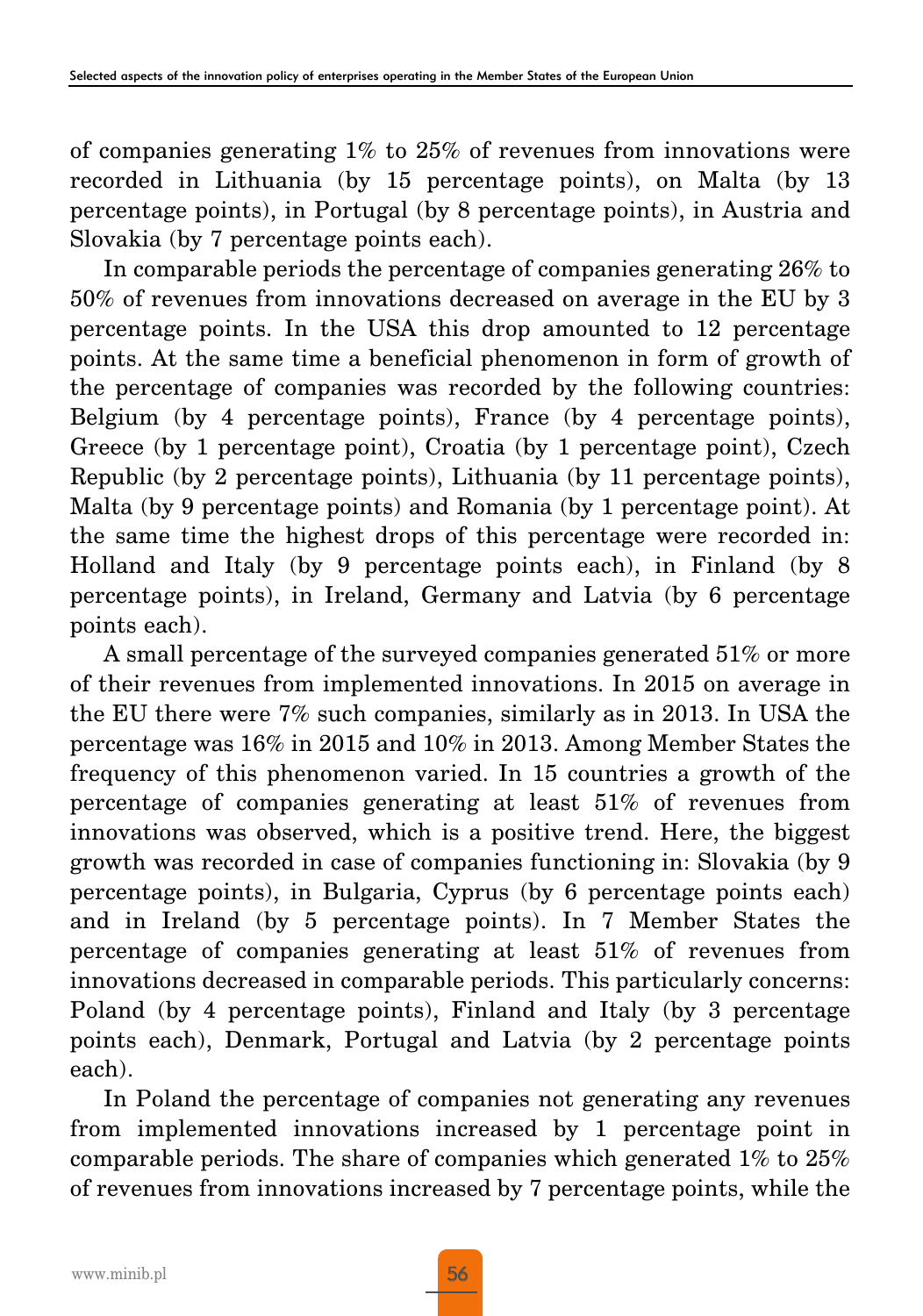share of companies generating from 26% to 50% of revenues from innovations dropped by 4 percentage points. Also, the percentage of companies generating at least 51% of revenues from innovations dropped by 4 percentage points.

#### The volume of revenues invested in innovative activity

The second measure of innovative policy of the managements of the surveyed companies, analysed in this publication, is the percentage of revenues generated in 2015, invested in innovative activity. As table 3 shows, on average in the EU almost every fourth company invested no revenues in innovative activity. In the USA the share of such companies was 3 percentage points higher. Almost every fifth company allocated less than 1% revenues to this purpose. In the USA the share of companies which decided to invest their revenues this way was 5 percentage points lower. 36% of companies which after January 2013 introduced at least one innovation, allocated 1% to 5% of revenues to innovative activity. In the USA it was 28%. Every tenth company spent 6% to 10% of revenues on innovative activity. In the USA it was 13%. Seven out of a hundred companies allocated at least 11% of revenues to this purpose, while in the USA it was 10%.

Looking at EU Member States in general, the popularity of financing innovative activity with the generated revenues was diversified. Among countries that invested no revenues the leaders were: France (33%), Greece, Ireland and Sweden (27% each) — in the group of old Member States and Romania (36%), Latvia and Poland (28% each) and Slovenia  $(27%)$  — in the group of new Member States. The smallest percentage of such companies was found in: Austria (10%), Finland and Germany (15% each) — among old Member States and on Malta (14%), in Czech Republic and Hungary (15%each) — among new Member States. The biggest difference in the popularity of this phenomenon amounting to 26 percentage points was found between Romania and Austria. In Poland the share of such companies amounted to 28%, which is 4 percentage points above the EU average. This gave Poland the third, rather disgraceful place among Member States, along with Latvia.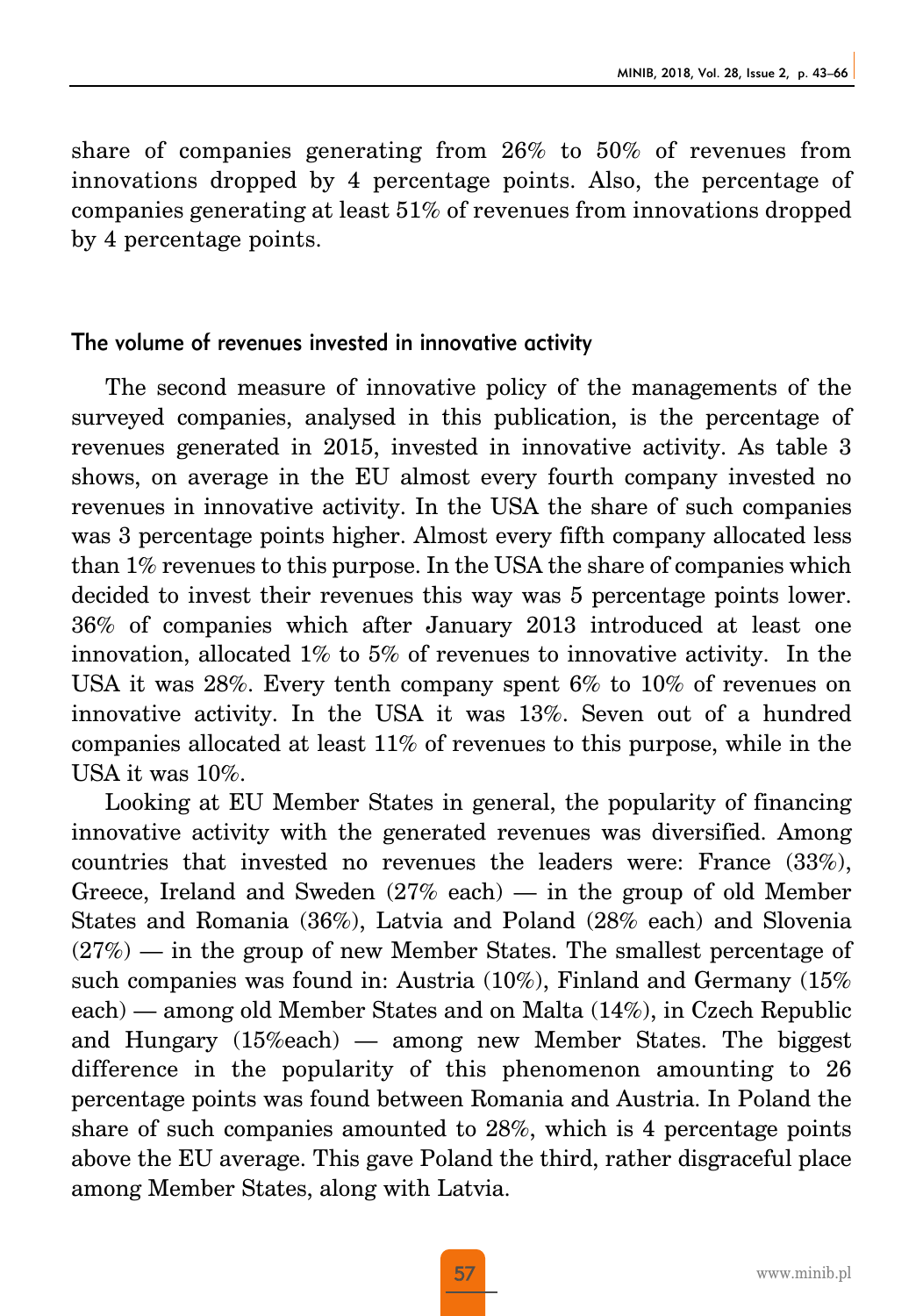#### Table 3. Percentage of companies, which in 2015 invested a share

of their revenues in innovative activity

|                             | Ranges of percentages of invested revenues                 |                    |         |                                 |                |                           |  |  |  |
|-----------------------------|------------------------------------------------------------|--------------------|---------|---------------------------------|----------------|---------------------------|--|--|--|
| Specification               | $0\%$                                                      | Less<br>than $1\%$ | to $5%$ | From $1\%$ From 6%<br>to $10\%$ | 11%<br>or more | I don't know/No<br>answer |  |  |  |
|                             | W % przedsiębiorstw, które od stycznia 2013 r. wprowadziły |                    |         |                                 |                |                           |  |  |  |
|                             | przynajmniej jedną innowację                               |                    |         |                                 |                |                           |  |  |  |
| <b>European Union UE-28</b> | 24                                                         | 19                 | 36      | 10                              | 7              | $\overline{\mathbf{4}}$   |  |  |  |
| Old Member States UE-15:    |                                                            |                    |         |                                 |                |                           |  |  |  |
| Austria                     | 10                                                         | 23                 | 39      | 13                              | 9              | 6                         |  |  |  |
| Belgium                     | 17                                                         | 14                 | 44      | 12                              | 10             | 3                         |  |  |  |
| Denmark                     | 19                                                         | 28                 | 31      | 9                               | 9              | $\overline{4}$            |  |  |  |
| Finland                     | 15                                                         | 29                 | 39      | 8                               | 9              | $\boldsymbol{0}$          |  |  |  |
| France                      | 33                                                         | 21                 | 31      | 7                               | 6              | $\,2$                     |  |  |  |
| Greece                      | 27                                                         | 16                 | 38      | 9                               | 9              | $\mathbf{1}$              |  |  |  |
| Spain                       | 26                                                         | 25                 | 33      | 11                              | $\overline{2}$ | 3                         |  |  |  |
| Holland                     | 21                                                         | 17                 | 40      | 10                              | 8              | 4                         |  |  |  |
| Ireland                     | 27                                                         | 17                 | 34      | 11                              | 8              | 3                         |  |  |  |
| Luxembourg                  | 18                                                         | 20                 | 34      | 10                              | 11             | 7                         |  |  |  |
| Germany                     | 15                                                         | 24                 | 37      | 10                              | 7              | 7                         |  |  |  |
| Portugal                    | 24                                                         | 22                 | 37      | 7                               | 7              | 3                         |  |  |  |
| Sweden                      | 27                                                         | 14                 | 34      | 9                               | 12             | $\overline{\mathbf{4}}$   |  |  |  |
| Great Britain               | 25                                                         | 23                 | 34      | 5                               | 6              | 7                         |  |  |  |
| Italy                       | 23                                                         | 12                 | 43      | 10                              | 7              | 5                         |  |  |  |
| New Member States UE-13:    |                                                            |                    |         |                                 |                |                           |  |  |  |
| Bulgaria                    | 26                                                         | 18                 | 31      | 8                               | 13             | 4                         |  |  |  |
| Croatia                     | 16                                                         | 33                 | 34      | 9                               | 6              | $\overline{2}$            |  |  |  |
| Cyprus                      | 25                                                         | 19                 | 35      | 6                               | 10             | 5                         |  |  |  |
| Czech Republic              | 15                                                         | 19                 | 42      | 13                              | 10             | $\mathbf 1$               |  |  |  |
| Estonia                     | 18                                                         | 22                 | 37      | 12                              | $\overline{4}$ | 7                         |  |  |  |
| Lithuania                   | 22                                                         | 18                 | 32      | 11                              | 11             | 6                         |  |  |  |
| Latvia                      | 28                                                         | 19                 | 34      | 8                               | 8              | 3                         |  |  |  |
| Malta                       | 14                                                         | 9                  | 52      | 9                               | 9              | 7                         |  |  |  |
| Poland                      | 28                                                         | 17                 | 33      | 15                              | 4              | 3                         |  |  |  |
| Romania                     | 36                                                         | 22                 | 27      | 7                               | 6              | $\,2$                     |  |  |  |
| Slovakia                    | 17                                                         | 14                 | 40      | 13                              | 14             | $\overline{2}$            |  |  |  |
| Slovenia                    | 27                                                         | 25                 | 27      | $12\,$                          | $\bf 5$        | $\overline{4}$            |  |  |  |
| Hungary                     | 15                                                         | 21                 | 47      | 11                              | $\overline{4}$ | $\sqrt{2}$                |  |  |  |
| <b>USA</b>                  |                                                            |                    | 27      | 28<br>14                        | 13<br>10       | 8                         |  |  |  |

Source: Prepared on the basis of: (Innobarometer 2016, 2016, p. T54).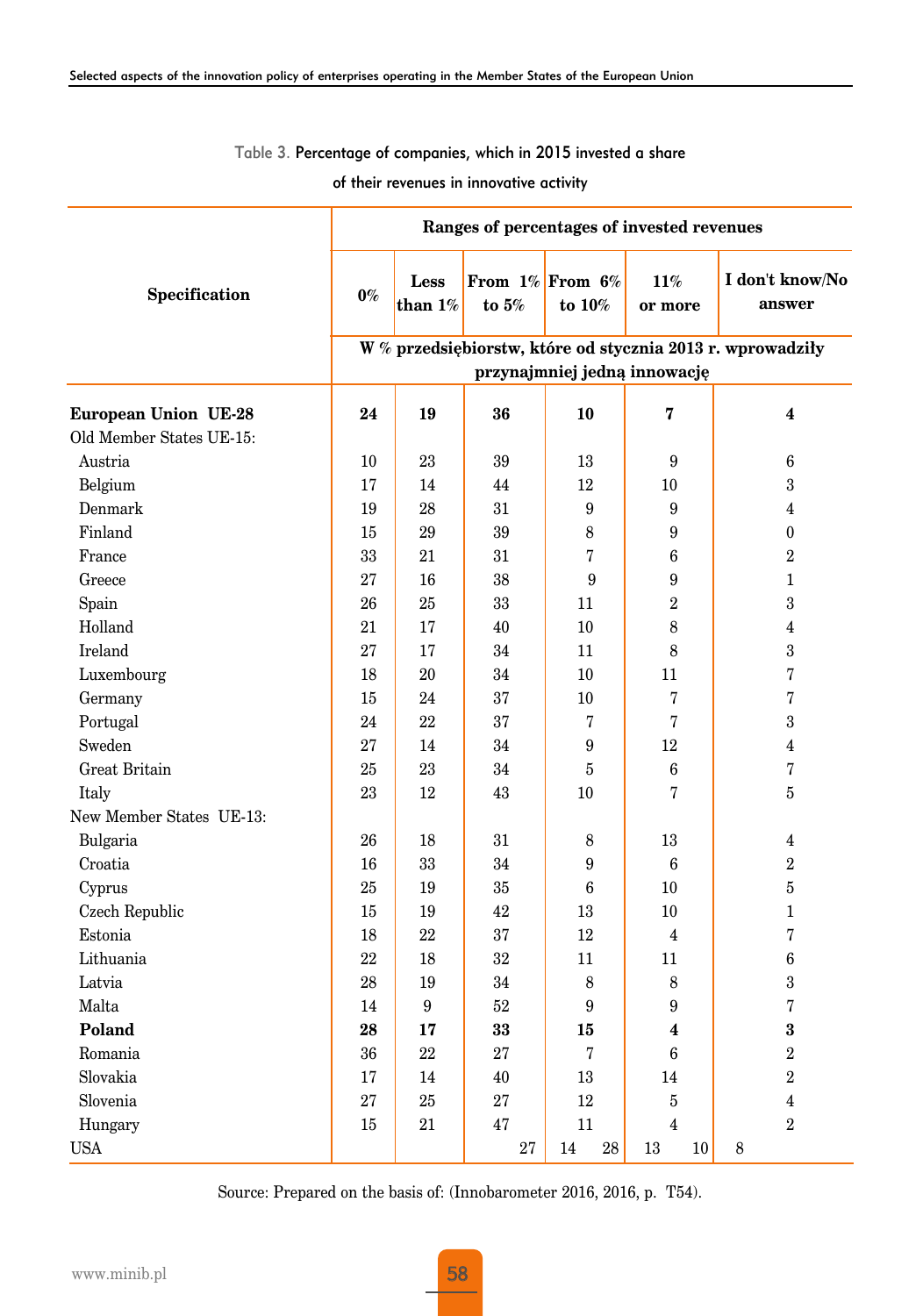The biggest percentage of companies which invested less than 1% of revenues in innovative activity was found in: Finland (29%), Denmark  $(28%)$  and Spain  $(25%)$  — among old Member States and in Croatia  $(33\%)$ , Slovenia  $(25\%)$ , Estonia and Romania  $(22\%$  each) — among New Member States. At the other end of the spectrum there were: Italian  $(12\%)$ , Belgian and Swedish  $(14\%$  each) companies — in the group of old Member States and Maltese (9%), Slovakian (14%) and Polish (17%) companies — in the group of new Member States. The maximum difference in the frequency of occurrence of this phenomenon appeared between Croatia and Malta and amounted to 24 percentage points. In Poland only 17% of companies invested less than 1% of revenues in innovative activity. This result was 2 percentage points lower than the EU average and put Poland on the 20th position among Member States, together with Holland and Ireland.

In all Member States the highest percentage of companies which from January 2013 introduced at least one innovation allocated 1% to 5% of revenues to innovations in 2015. In this respect the leaders were: Belgian (44%), Italian (43%) and Dutch (40%) companies — among old Member States and Maltese (52%), Hungarian (47%) and Czech (42%) companies among new Member States. The smallest shares of such companies were found in: Denmark and France (31% each) — among old Member States and Romania and Slovenia (27% each) — among new Member States. The biggest difference in the popularity of occurrence of this phenomenon, amounting to 25 percentage points appeared between Malta and Romania, Slovenia. In Poland every third company invested in innovative activity from 1% to 5% of their revenues. This result is 3 percentage points lower than the average for the EU, placing Poland on the 21st position among Member States, along with Spain.

A much smaller percentage of companies allocated 6% to 10% of their revenues to innovative activity. Most often they were companies from: Austria (13%), Belgium (12%) and Spain (11%) — among old Member States and companies from Poland (15%), Czech Republic and Slovakia (12% each) among new Member States. The least often they were: British (5%), French and Portuguese companies (7% each) — among old Member States and Cypriot (6%) and Romanian (7%) companies — among new Member States. The maximum difference in the popularity of occurrence of this phenomenon,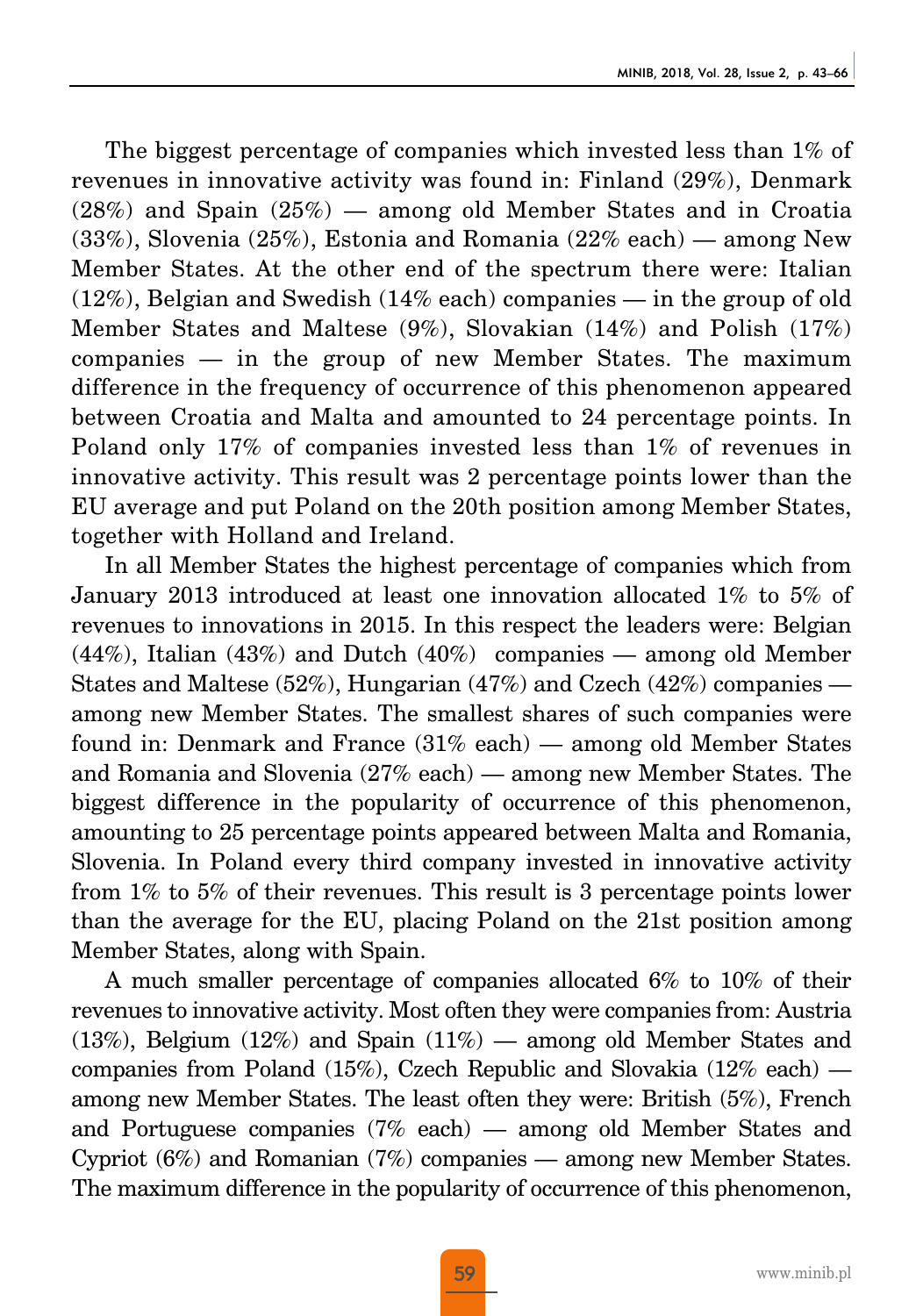amounting to 10 percentage points, appeared between Poland and Great Britain. In this group of invested share of revenues the percentage of Polish companies was 5 percentage points higher than the EU average, putting Poland on the first position among Member States.

A small percentage of companies allocated to innovative activity at least 11% of revenues. In this respect: Swedish (12%) and Luxembourgian (11%) companies were the leaders — among old Member States and Slovakian (14%) and Bulgarian (13%) companies were the leaders — among New Member States.

#### Dynamics of investing in innovative activity

Comparing the results of surveys conducted in 2016 with the results obtained in 2015 makes it possible to capture the dynamics of the investigated phenomenon. The data contained in table 4 and table 3 suggest that in 2015, on average in the EU the share of companies which invested no revenues in innovative activity increased by 2 percentage points, which is a negative phenomenon. Also, the share of companies spending less than 1% of their revenues on innovative companies increased by 1 percentage point. At the same time the share of companies which allocated at least 11% of revenues to innovative activity in 2015 decreased by 1 percentage point, compared to 2014. For the revenue share ranges of: 1% to 5% and 6% to 10%, the percentage of companies financing innovative activity from their revenues stayed in the compared years on the same level, 36% and 10%, respectively.

Among particular Member States diversified popularity of investing in innovative activity a particular percentage of revenues was observed. In comparison to 2014, in 2015 the percentage of companies which invested no revenues in innovative activity increased in 14 Member States. This concerns mainly Ireland and Great Britain (growth of 6 percentage points in each case), Belgium and Denmark (5 percentage points) — among old Member States, as well as Poland and Romania (8 percentage points each) and Slovakia (6 percentage points) — among new Member States. The biggest drops of the percentage of such companies were found in: Portugal (by 9 percentage points) and Spain (by 3 percentage points) — among old Member States and Malta (by 8 percentage points), Cyprus and Hungary (5 percentage points each) — among new Member States.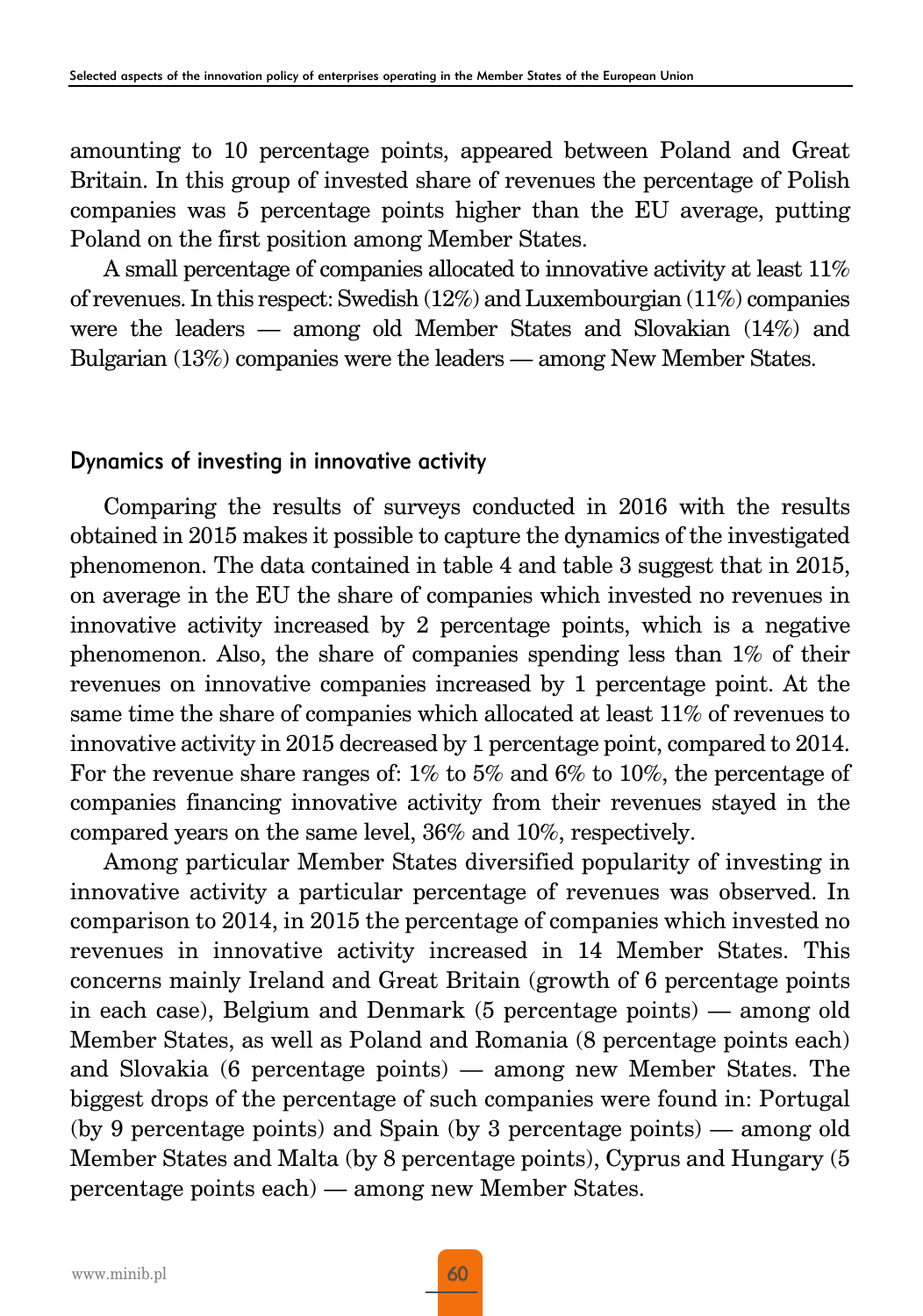#### Table 4. Percentage of companies which in 2014 invested

a share of their revenues in innovative activity

|                            | Ranges of percentage of revenues invested in innovation       |                    |         |                                 |                |                           |  |  |
|----------------------------|---------------------------------------------------------------|--------------------|---------|---------------------------------|----------------|---------------------------|--|--|
| Specification              | $0\%$                                                         | Less<br>than $1\%$ | to $5%$ | From $1\%$ From 6%<br>to $10\%$ | 11%<br>or more | I don't know/no<br>answer |  |  |
|                            | In % of companies which from January 2012 introduced at least |                    |         |                                 |                |                           |  |  |
|                            | one innovation                                                |                    |         |                                 |                |                           |  |  |
| <b>European UnionUE-28</b> | 22                                                            | 18                 | 36      | 10                              | 8              | 6                         |  |  |
| Old Member States UE-15:   |                                                               |                    |         |                                 |                |                           |  |  |
| Austria                    | 13                                                            | 19                 | 40      | 10                              | 8              | 10                        |  |  |
| Belgium                    | 12                                                            | 18                 | 48      | 10                              | 6              | 6                         |  |  |
| Denmark                    | 14                                                            | 21                 | 34      | 10                              | 10             | 11                        |  |  |
| Finland                    | 16                                                            | 27                 | 37      | 5                               | 13             | $\overline{2}$            |  |  |
| France                     | 33                                                            | 13                 | 38      | 7                               | 7              | $\overline{2}$            |  |  |
| Greece                     | 26                                                            | 15                 | 35      | 11                              | 10             | 3                         |  |  |
| Spain                      | $\rm 29$                                                      | 16                 | 40      | 8                               | $\overline{4}$ | $\overline{3}$            |  |  |
| Holland                    | 20                                                            | 15                 | 35      | 15                              | 14             | $\mathbf{1}$              |  |  |
| Ireland                    | 21                                                            | 22                 | 33      | 9                               | 12             | $\overline{3}$            |  |  |
| Luxembourg                 | 20                                                            | 19                 | 38      | 9                               | 12             | $\overline{2}$            |  |  |
| Germany                    | 15                                                            | $20\,$             | 40      | $10\,$                          | 9              | $\bf 6$                   |  |  |
| Portugal                   | 33                                                            | 12                 | 33      | 11                              | $\overline{4}$ | 7                         |  |  |
| Sweden                     | 28                                                            | 16                 | 29      | 12                              | 13             | $\overline{2}$            |  |  |
| Great Britain              | 19                                                            | 22                 | 33      | $6\phantom{1}6$                 | 11             | 9                         |  |  |
| Italy                      | $20\,$                                                        | 18                 | 35      | 14                              | 6              | 7                         |  |  |
| New Member States UE-13:   |                                                               |                    |         |                                 |                |                           |  |  |
| Bulgaria                   | 22                                                            | 16                 | 41      | 10                              | 6              | 5                         |  |  |
| Croatia                    | 16                                                            | 25                 | 36      | 8                               | 11             | $\overline{4}$            |  |  |
| Cyprus                     | $30\,$                                                        | 12                 | 39      | $\overline{5}$                  | $10\,$         | $\overline{4}$            |  |  |
| Czech Republic             | 14                                                            | 22                 | 37      | 12                              | 11             | $\overline{4}$            |  |  |
| Estonia                    | 21                                                            | 27                 | 29      | 8                               | 9              | 6                         |  |  |
| Lithuania                  | 19                                                            | 26                 | 35      | 6                               | 11             | $\boldsymbol{3}$          |  |  |
| Latvia                     | 29                                                            | 19                 | 29      | 9                               | 10             | 4                         |  |  |
| Malta                      | 21                                                            | 16                 | 42      | 15                              | 3              | 3                         |  |  |
| Poland                     | 20                                                            | 19                 | 33      | 9                               | 15             | $\overline{\mathbf{4}}$   |  |  |
| Romania                    | 28                                                            | 21                 | 29      | 9                               | 10             | $\sqrt{3}$                |  |  |
| Slovakia                   | 11                                                            | 14                 | 35      | 14                              | 21             | $\overline{5}$            |  |  |
| Slovenia                   | 23                                                            | 22                 | 34      | 11                              | 8              | $\,2$                     |  |  |
| Hungary                    | 20                                                            | 21                 | 39      | 13                              | 4              | $\boldsymbol{3}$          |  |  |
| USA                        | 33                                                            | 13                 | 31      | 6                               | 12             | 5                         |  |  |

Source: prepared on the basis of: (Innobarometer 2015, 2015, p. T66).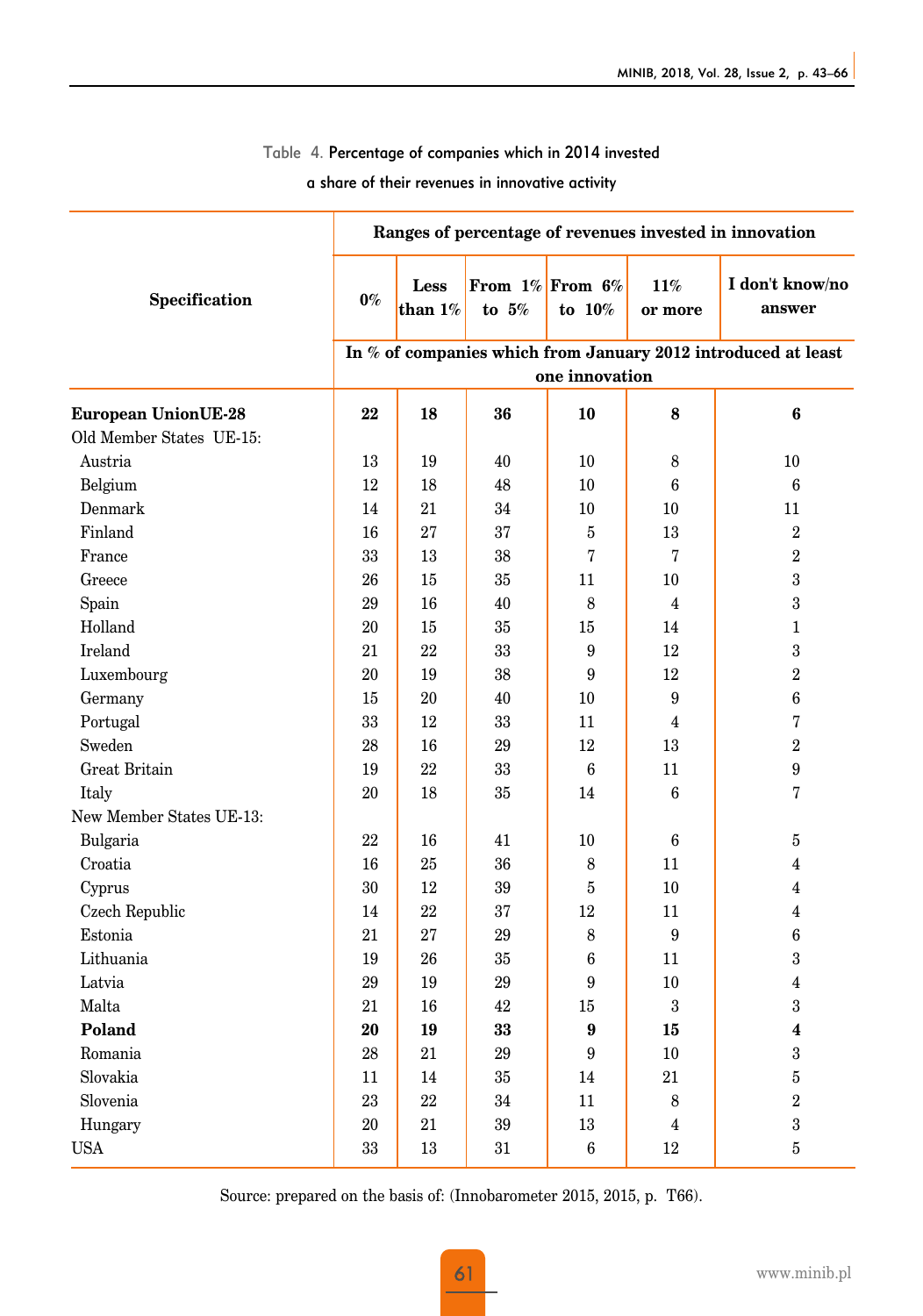In 2015 the percentage of companies investing less than 1% of their revenues in innovative activity increased in 16 Member States of the European Union. The biggest gains were recorded in Portugal (by 10 percentage points), Spain (by 9 percentage points) and France (by 8 percentage points) — among old Member States and in Croatia (by 8 percentage points) and on Cyprus (by 7 percentage points) — among new Member States. In 9 Member States the percentage of companies investing less than 1% of revenues in innovative activity decreased. This trend concerned mainly Italy (drop by 6 percentage points) and Ireland (by 5 percentage points) — among old Member States and Lithuania (drop by 8 percentage points) and Malta (by 7 percentage points) among new Member States. In three countries the percentage of companies investing less than 1% of revenues in innovative activity stayed at the same level in the discussed periods.

In 13 Member States investments in the range of 1% to 5% of revenues decreased in the analysed years. This particularly concerns France, Spain (drop by 7 percentage points), Bulgaria (by 10 percentage points) and Slovenia (by 7 percentage points). At the same time in 14 countries growth of the percentage of companies investing 1% to 5% of revenues was observed. This particularly concerns Malta (growth of 10 percentage points), Italy, Estonia and Hungary (by 8 percentage points).

In comparison to 2014, in 2015 investments in innovative activity amounting to 6% to 10% of revenues, increased in 13 Member States. In this respect the leaders were Poland (growth by 6 percentage points) and Lithuania (by 5 percentage points). A drop of the percentage of companies was observed in 14 countries. The biggest drop was observed on Malta (down 6 percentage points) and in Holland (by 5 percentage points).

Finally, growth of the percentage of companies allocating at least 11% of its revenues to innovative activity was found in only 6 countries. This concerns mainly Bulgaria (growth by 7 percentage points), Malta (by 6 percentage points) and Belgium (by 4 percentage points). In 18 countries the percentage of companies investing at least 11% of revenues in innovative activity decreased. The biggest drops were observed in Poland (drop of 11 percentage points), Slovakia (7 percentage points) and Holland (by 6 percentage points).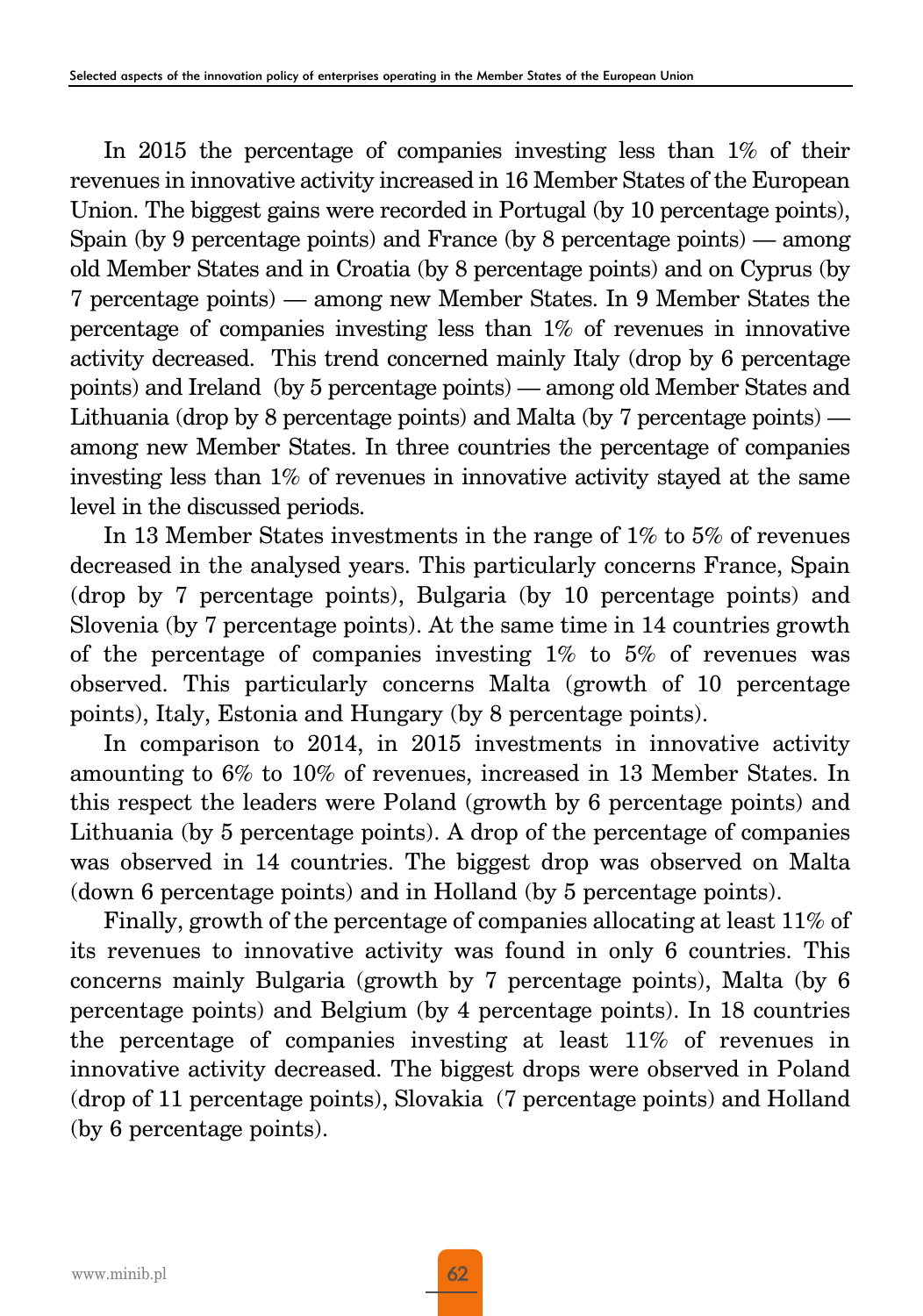#### Conclusion

Statistical-comparative analysis of the empirical material suggests that the managements of companies functioning in Member States of the EU pursued innovation policy, but the results of this policy are not satisfactory, as on average every tenth company didn't generate any revenues from the innovations it implemented. Most of such companies were operating in Estonia and Slovenia — in the years 2013–2015 and in Croatia and Holland — in the years 2011–2013. In 2013 61% of companies generated 1% to 25 % of revenues from the implemented innovations. In 2015 the percentage increased by just 1 percentage point.

Among Member States the popularity of generating a particular share of revenues from the applied innovations was diversified — both upwards and downwards in the discussed periods. For example, in 2013 75% of Spanish companies generated 1% to 25% of revenues from innovations implemented from January 2011. In 2015 this percentage decreased by 3 percentage points. In 2013 on Malta there were 71% such companies, but in 2015 there were only 58%. An example of positive changes is Croatia, where the percentage of companies generating revenues in the  $1\% - 25\%$ range in the discussed periods increased by 9 percentage points.

What also serves as evidence of insufficient efficiency of innovation policies is the diversified percentage of companies generating 26% to 50% of revenues from the implemented innovations. In this respect in 2013 the leaders were Finland, Czech Republic and Poland, but in 2015 this percentage dropped by 8 percentage points in case of Finland, increased by 2 percentage points in case of Czech Republic and dropped by 4 percentage points in case of Poland. In Finland almost every fifth company in 2013 generated at least 51% of revenues from implemented innovations. However, in 2015 the percentage was 3 percentage points lower.

In Poland in 2013 eight out of a hundred companies didn't generate any revenues from the implemented innovations. In 2015 the share increased by 1 percentage point, which is an unfavourable phenomenon. At the same time the percentage of companies generating 26% to 50% of revenues and at least 51% of revenues from innovations decreased by 4 percentage points and 4 percentage points, respectively. What is a positive phenomenon is the growth of the share of companies generating 1% to 25% of revenues from innovations by 7 percentage points.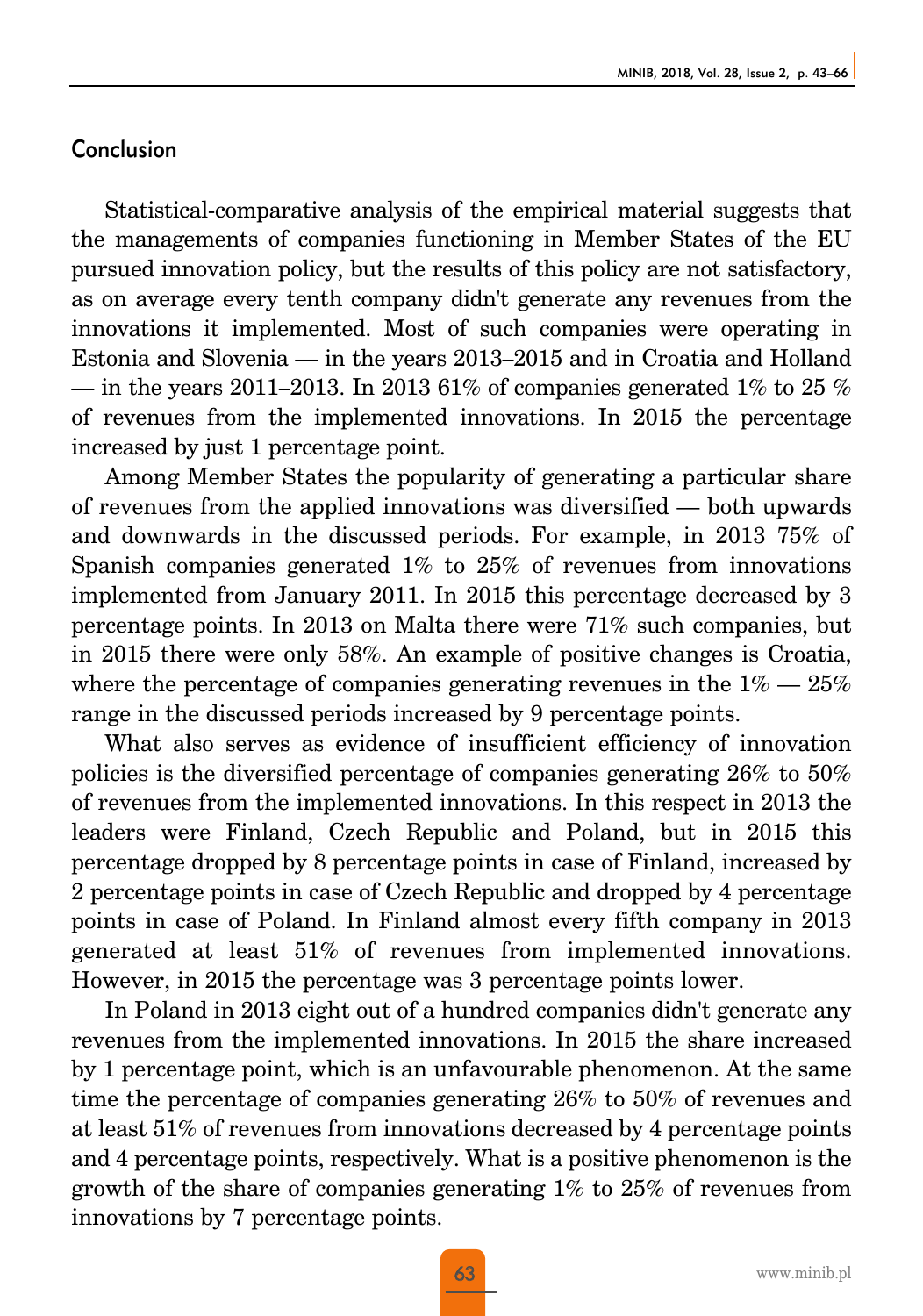It is necessary to emphasize that the percentage of companies generating particular shares of revenues from implemented innovations in the USA wasn't far from the average results for the EU in both discussed periods.

The second of the discussed measures of innovative policy is the percentage of companies investing a particular share of their revenues in innovative activity. It turns out that on average in the EU the percentage of companies which didn't invest any part of revenues in innovative activity increased in 2015 by 2 percentage points, compared to 2014, which is an unfavourable trend. At the same time the percentage of companies spending at least 11% of revenues on innovative activity dropped by 1 percentage point. In the comparable period the percentage of companies investing 1% to 5% of revenues and 6% to 10% of revenues didn't change. A positive, but a rather insignificant phenomenon is the growth of the percentage of companies investing less than 1% of revenues in innovative activity by 1 percentage point.

What also serves as proof of the imperfection of innovation policies is the fact that in 14 countries in 2015 the percentage of companies which didn't invest any revenues in innovative activity grew, compared to 2014. This particularly concerns Poland and Romania (growth by 8 percentage points in each case). In 9 countries the percentage of companies investing in innovative activity less than 1% of their revenues decreased. This concerns mostly Lithuania (drop by 8 percentage points). In the revenue share range of 1% to 5% the reduction of the percentage of companies investing in innovative activity was observed in 13 countries and it particularly affected Bulgaria (drop by 10 percentage points). Also in 13 countries the percentage of companies investing 6% to 10% of revenues in innovations decreased. The drop was most visible on Malta (by 6 percentage points). In 19 Member States a smaller percentage of companies invested in innovative activity 11% or less of their revenues, compared to 2014. The biggest drop of this percentage was found in case of Polish companies and amounted to 11 percentage points.

In the USA the percentage of companies which didn't invest any revenues in innovative activity decreased, the percentage of companies which allocated less than 1% of their revenues to this purpose decreased, the percentage of companies investing 1% to 5% of revenues decreased and the percentage of companies allocating to this purpose 6% to 10% of revenues increased. At the same time the share of companies investing at least 11% of their revenues decreased. The level of this indicator wasn't far from the average results for the EU.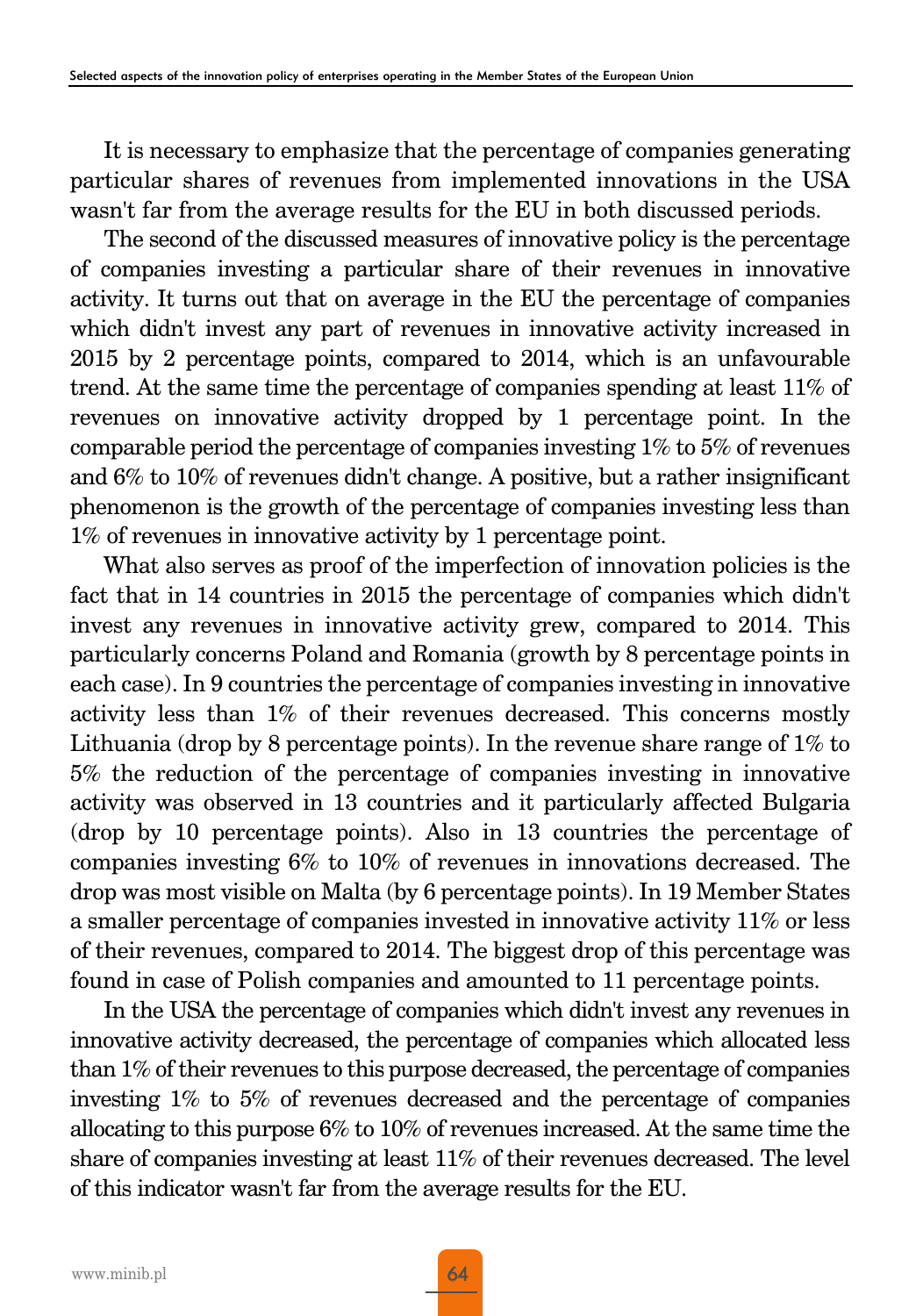These figures don't unequivocally prove the rationality of innovation policies in companies operating in Member States of the European Union, policies which would be focused on dynamic development of innovative activity treated as the main factor for the development of business entities and whole economies. We can presume that one of the reasons for this state of affairs is low level of management on all levels of economic structures: national, regional, company, as is shown by the fact that comparably low and diversified pace of introduction of new products depends on the ability of a company to manage, create and maintain knowledge. In reality every innovation is a result of creative use of knowledge, creating new opportunities by combining new sets of knowledge (Andreeva and Kianto, 2011, p. 1017). At the same time, in practice, managers of companies often decide to invest their limited resources only when these investments lead to raising the capacity of creating values of a business entity. In current times company managements have to optimize the utilization of material and intellectual resources and realize that innovativeness is the main engine of competitiveness and development (Schiuma, 2012, p. 516 and 519). What may help in innovation-focused management, in creating rational innovation policy are the models proposed by the author: national innovation system and integration of the social and technical subsystem in knowledge and innovation management (Baruk, 2014, p. 241 and Baruk, 2009, p. 133).

#### References

 $<sup>1</sup>$  These issues are discussed in detail in (Baruk, 2009).</sup>

 $2$  An expression of this concept of management is the "Strategy for intelligent and sustainable development supporting social inclusion". One of its priorities is smart development: the development of economy based on knowledge and innovation. One of the leading initiatives of this strategy is the Union of innovation focused on the improvement of framework conditions for innovations and the use of innovations for solving the most important social and economic problems highlighted in the Europa 2020 strategy (Strategia "Europa 2020", 2015, p. 1; Komisja Europejska, 2010, p. 5).

 $3$  Innovation policy has become a key problem in many countries. There is growing awareness of the fact that one of the foundations of an efficient policy/strategy of innovation is professional and developed local infrastructure of knowledge. (Nijkamp, Stough and de Noronha Vaz, 2007, p. 633).

#### Bibliography

- 1. Andreeva, T. i Kianto A. (2011). Knowledge processes, knowledge intensity and innovation: a moderated mediation analysis. *Journal of Knowledge Management*, 15 (6).
- 2. Baruk, J. (1997). *Nauka i technika w rozwoju gospodarczym*. Lublin: Wydawnictwo Uniwersytetu Marii Curie-Skłodowskiej w Lublinie.
- 3. Baruk, J. (2014). Wspomaganie działalności innowacyjnej wiedzą. W: A. Stabryła i T. Małkus (red.), *Strategie zarządzania organizacjami w społeczeństwie informacyjnym*. Kraków: Mfiles.pl.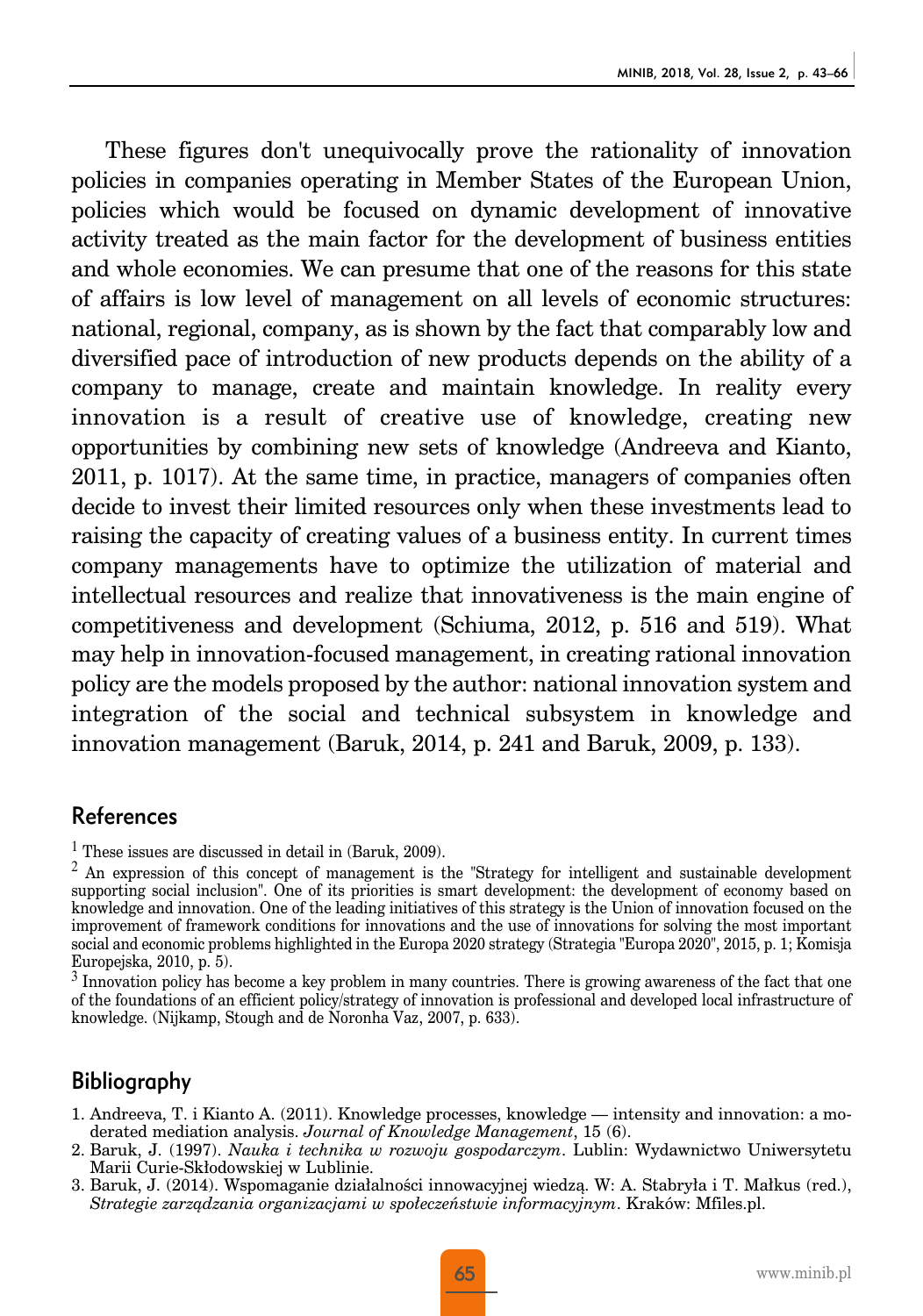- 4. Baruk, J. (2009). *Zarządzanie wiedzą i innowacjami*. Toruń: Wydawnictwo Adam Marszałek w Toruniu.
- 5. Ferraresi, A.A., Quandt, C.O., dos Santos, S.A. i Frega, J.R. (2012). Knowledge management and strategic orientation: leveraging innovativeness and performance. *Journal of Knowledge Management*, 16 (5).
- 6. Harkema, S. (2003). A complex adaptive perspective on learning within innovation projects. *The Learning Organization*, 10 (6).
- 7. Innobarometer 2016 UE business innovation trends. *Report, Flash Eurobarometer* 433 February 2016.
- 8. Innobarometer 2015 The innovation trends at EU enterprises. *Report, Flash Eurobarometer 415 — TNS Political & Social*, European Commission, September 2015.
- 9. Komisja Europejska. (03.03.2010). *Komunikat Komisji Europa 2020. Strategia na rzecz inteligentnego i zrównoważonego rozwoju sprzyjającego włączeniu społecznemu*. Bruksela: Komisja Europejska. http://ec.europa.eu/eu2020/1 PL ACT\_part1\_V1.pdf  $(15.10.2017 r.).$
- 10. Krusinskas, R., Norvaisiene, R., Lakstutiene, A. i Vaitkevicius S. (2015). Investment, Innovation and Firm Performance: Empirical Evidence from Small Manufacturing Industries. *Journal of Finance and Economics*, 3 (6).
- 11. Lee, S.M., Olson, D.L. i Trimi S. (2012). Co-innovation: convergenomics, collaboration, and co-creation for organizational values. *Management Decision*, 50 (5).
- 12. Nijkamp, P., Stough, R. i de Noronha Vaz, M.T. (2007). Local knowledge and innovation policy. *Environment and Planning C: Government and Policy*, 25 (5).
- 13. Prahalad C.K. i Krishnan M.S. (2010). *Nowa era innowacji*. Warszawa: PWN.
- 14. The role of public suport in the commercialisation of innovations. *Report, Flash Eurobarometer 394 — TNS Political & Social*, May 2014.
- 15. Schiuma, G. (2012). Managing knowledge for business performance improvement. *Journal of Knowledge Management*, 16 (4).
- 16. *Strategia "Europa 2020"*, Ministerstwo Gospodarki, http://www.mg.gov.pl/Bezpieczeństwo+gospodarcze/Strategia+Europa+2020 (09.10.2015).
- 17. Tepic, M., Kemp, R. i Omta, O. (2013). Complexities in innovation management in companies from the European industry. *European Journal of Innovation Management*, 16 (4).
- 18. Wallace, J.C., Butts, M.M., Johnson, P.D., Stevens, F.G. i Smith M.B. (2016). A Multilevel Model of Employee Innovation: Understanding the Effects of Regulatory Focus, Thriving, and Employee Involvement Climate. *Journal of Management*, 42 (4).
- 19. Wu, Y. (2017). Innovation and entrepreneurship education in Asia-Pacific. *Management Decision*, 55 (7).

Jerzy Baruk, Ph.D. Eng., Maria Curie-Skłodowska University in Lublin, Poland — retired academic teacher of the Institute of Marketing and Management of the Faculty of Economics at the Maria Curie-Skłodowska University in Lublin. His research work focuses on the organisational and economic aspects of innovation activities, innovation management and management through innovation, as well as the impact of innovation on the efficient functioning of organisations. Knowledge management and the relationship between the management of knowledge and innovation creation constitutes another area of his research work. Author of over 350 scientific publications on the broader aspects of innovation and knowledge management published in domestic and international scientific journals and conference materials. Author of four books and numerous other co-authored publications. He has also presented the results of his scholarly work and research at many domestic and international conferences. A fellow of the following learned organisations: Scientific Society of Organization and Management; Polish Association for Production Management; "Taures" Economic Initiative Enterprise in Warsaw; Lublin Scientific Society; Polish Praxeological Society; University — Industry — Science Partnership; Polish UNISPAR Working Group Society; Innovative Entrepreneurs' Club at the Lublin Development Foundation. Advisor in the Lublin Branch of the Scientific Society for Organization and Management as well as the "Taures" Economic Initiative Enterprise in Warsaw.